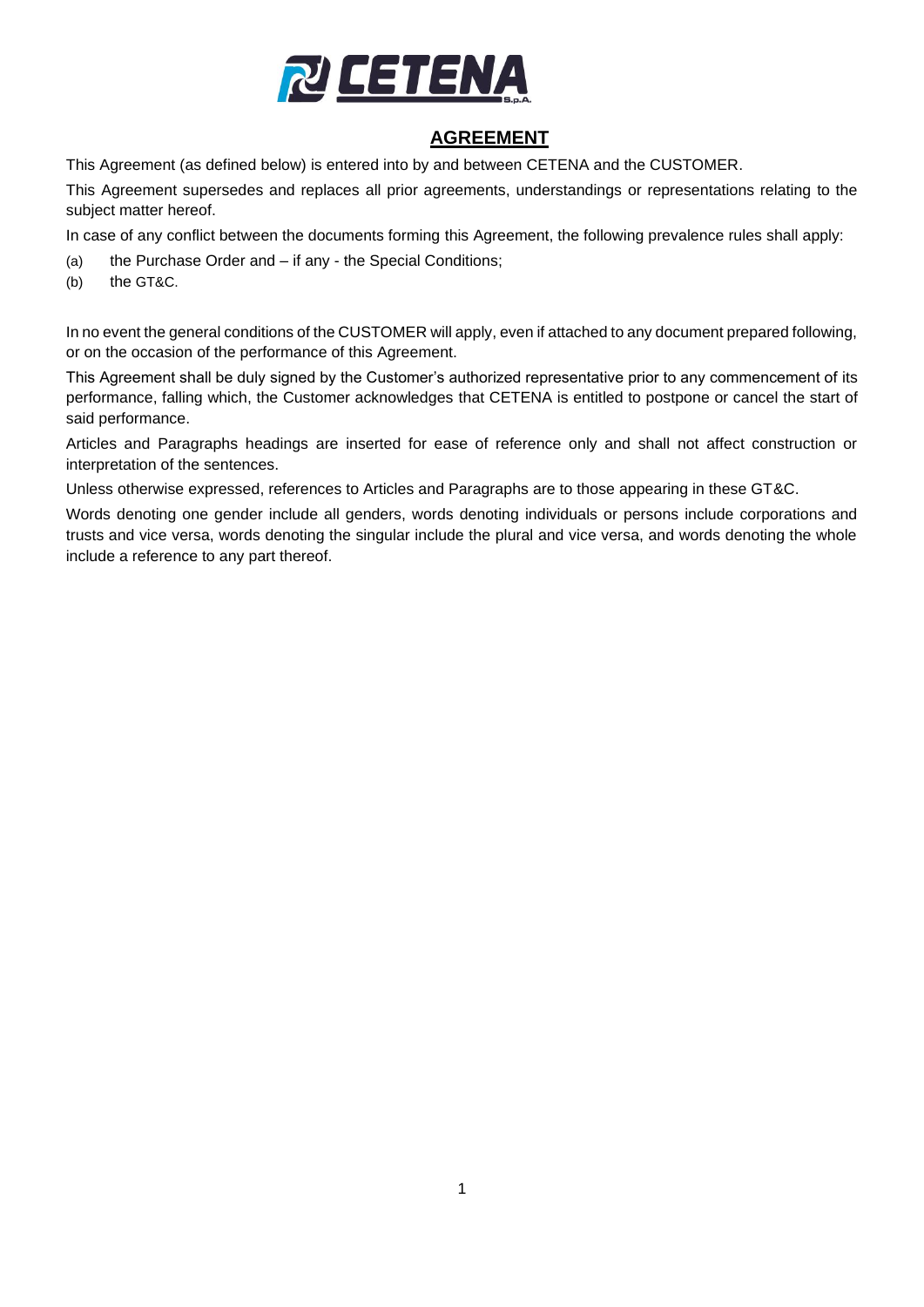

#### **GENERAL TERMS AND CONDITIONS**

**INDEX**

#### **DEFINITIONS**

#### **SECTION A: SUPPLY OF THE SERVICES**

- <span id="page-1-1"></span>1 SCOPE OF WORK: SUPPLY OF SERVICES<br>2 VARIATIONS TO THE SERVICES
- **VARIATIONS TO THE SERVICES**
- <span id="page-1-2"></span>3 OBLIGATIONS OF CUSTOMER
- 4 RESTRICTIONS ON THE USE OF THE SERVICES<br>5 OBLIGATIONS OF CETENA
- 5 OBLIGATIONS OF CETENA<br>6 SERVICE FFF
- <span id="page-1-3"></span>SERVICE FEE
- 
- <span id="page-1-10"></span>7 TESTING<br>8 WARRAN 8 WARRANTY AND DISCLAIMERS<br>9 LIMITATIONS OF CETENA LIABIL
- <span id="page-1-11"></span><span id="page-1-0"></span>LIMITATIONS OF CETENA LIABILITY

#### **SECTION B: GRANT OF LICENCE**

- <span id="page-1-4"></span>1 SCOPE OF WORK: GRANT OF LICENCE
- 2 INSTALLATION OF THE SOFTWARE<br>3 TRAINING
- **TRAINING**
- 
- <span id="page-1-5"></span>4 PAYMENT OF THE LICENSE FEE<br>5 CHANGES IN THE FEES DUE FOR 5 CHANGES IN THE FEES DUE FOR THE RENEWAL PERIOD<br>6 WARRANTY
- 
- <span id="page-1-13"></span><span id="page-1-12"></span>6 WARRANTY<br>7 I IMITATION LIMITATIONS OF CETENA'S LIABILITY
- 8 INFRINGEMENT CLAIMS<br>9 AUDIT
- 9 AUDIT<br>10 TERM
- **TERM**

#### **SECTION C: SUPPLY OF THE PRODUCTS**

- <span id="page-1-6"></span>1 SCOPE OF WORK: SUPPLY OF THE PRODUCTS<br>2 RESTRICTIONS ON THE USE OF THE PRODUCT
- <span id="page-1-14"></span>RESTRICTIONS ON THE USE OF THE PRODUCTS
- <span id="page-1-7"></span>3 GRANT OF LICENSE ON THE SOFTWARE AND RELEVANT RESTRICTIONS
- 4 TESTING<br>5 PRICE AM
- <span id="page-1-8"></span>5 PRICE AND PAYMENT OF THE PRICE<br>6 RETENTION OF TITLE ON THE PRODI
- <span id="page-1-9"></span>RETENTION OF TITLE ON THE PRODUCTS
- 7 DELIVERY AND SHIPMENT OF THE PRODUCTS<br>8 WARRANTY
- <span id="page-1-15"></span>8 WARRANTY<br>9 LIMITATION
- <span id="page-1-16"></span>LIMITATIONS OF CETENA LIABILITY
- 10 INFRINGEMENT CLAIMS<br>11 SPECIFICATIONS
- **SPECIFICATIONS**
- 12 MAINTENANCE SERVICES

#### **SECTION D: MAINTENANCE SERVICES**

- 1 SCOPE OF WORK: MAINTENANCE SERVICES
- 2 CONDITIONS PRECEDENT TO THE SUPPLY OF THE SERVICES BY CETENA<br>3 AVAILABILITY HOURS AND LANGUAGES
- 3 AVAILABILITY HOURS AND LANGUAGES

#### **SECTION E: GENERAL PROVISIONS**

- 1 CETENA WITHDRAWAL RIGHT
- 2 SINGLE RISK ASSESSMENT DOCUMENT ("DUVRI")<br>3 INTELLECTUAL PROPERTY RIGHTS
- 3 INTELLECTUAL PROPERTY RIGHTS<br>4 INFRINGEMENT CLAIMS
- 4 INFRINGEMENT CLAIMS<br>5 CONFIDENTIAL INFORM.
- 5 CONFIDENTIAL INFORMATION<br>6 FORCE MAJEURE
- 6 FORCE MAJEURE<br>7 NO ASSIGNMENT
- 7 NO ASSIGNMENT AND SUBCONTRACTING<br>8 PUBLICITY
- **PUBLICITY**
- 9 INDEPENDENCE OF THE PARTIES<br>10 NO HIRING OF CETENA'S PERSON
- NO HIRING OF CETENA'S PERSONNEL
- 11 EXPORT LAWS, CUSTOM DUTIES AND REGULATIONS
- 12 GOVERNING LAW AND JURISDICTION<br>13 PRIVACY
- **PRIVACY**
- 14 ANTI-CORRUPTION COMPLIANCE
- 15 TERMINATION
- 16 NOTICES AND COMMUNICATIONS
- 17 MISCELLANEA CLAUSES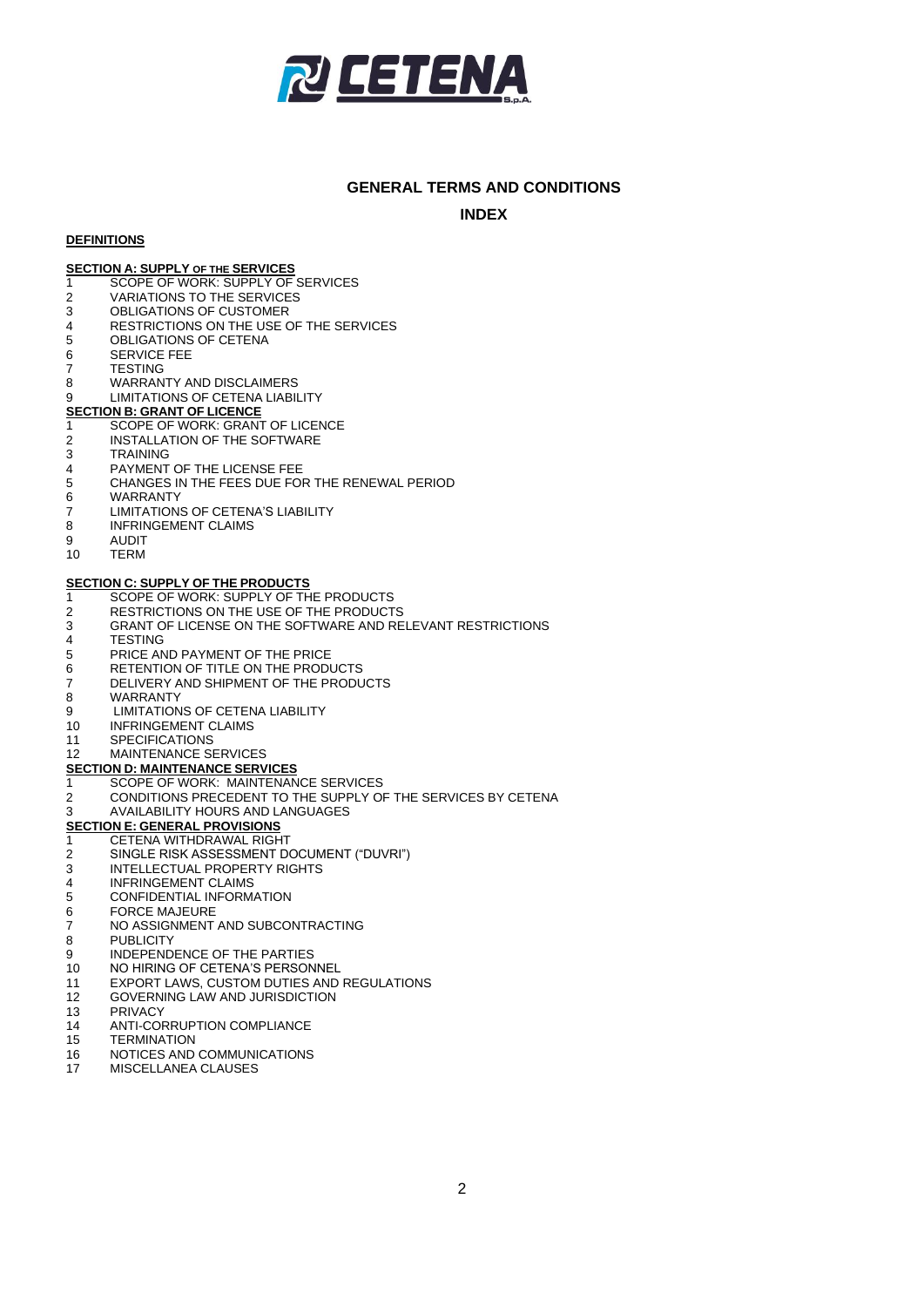

#### **DEFINITIONS**

The capitalized terms used in these General terms and Conditions shall have the meaning assigned to each of them herein below, or in the relevant section of these General terms and Conditions:

| "Affiliate":                | means any company controlling, controlled by or under common<br>control of another company, pursuant to Section 2359 of ICC<br>(as defined below).                                                                                                                                                                                                                                                                                                                                                                                                                                                                                                                     |
|-----------------------------|------------------------------------------------------------------------------------------------------------------------------------------------------------------------------------------------------------------------------------------------------------------------------------------------------------------------------------------------------------------------------------------------------------------------------------------------------------------------------------------------------------------------------------------------------------------------------------------------------------------------------------------------------------------------|
| "Agreement":                | means, collectively, the Purchase Order (as defined below)<br>together with these GT&C and - if any - the Special Conditions<br>(as defined below), entered into by and between CETENA and<br>the CUSTOMER.                                                                                                                                                                                                                                                                                                                                                                                                                                                            |
| "Background rights":        | means all rights, including, but not limited to, all Intellectual<br>Property Rights, in whatever manner or form transmitted,<br>already owned by CETENA prior to the signing of the<br>Agreement;                                                                                                                                                                                                                                                                                                                                                                                                                                                                     |
| "Business Day":             | means any day, other than Saturday or Sunday, on which banks<br>are open for ordinary business in places where CETENA and<br>the CUSTOMER have their respective registered offices.                                                                                                                                                                                                                                                                                                                                                                                                                                                                                    |
| "CETENA":                   | means Centro per gli Studi di Tecnica Navale - CETENA S.p.A.,<br>VAT code 00848700100, with registered office in Via Ippolito<br>D'Aste $5 - 16121 -$ Genova (Italy).                                                                                                                                                                                                                                                                                                                                                                                                                                                                                                  |
| "CETENA Distinctive Signs": | means, collectively, all distinctive signs owned (licensed to or<br>used by CETENA), including, but not limited to, trade names,<br>logos, common law trademarks and service marks, trademark<br>and service mark registrations and applications thereof<br>throughout the world, web addresses, sites and domain names.                                                                                                                                                                                                                                                                                                                                               |
| "CETENA's documentation":   | means the technical and informative documentation relating to<br>the Products and/or Services;                                                                                                                                                                                                                                                                                                                                                                                                                                                                                                                                                                         |
| "CETENA Rights":            | has the meaning provided for in Paragraph of these GT&C -<br>General Provisions - dedicated to IP rights.                                                                                                                                                                                                                                                                                                                                                                                                                                                                                                                                                              |
| "CETENA's Offer":           | means the document indicating CETENA's scope of work, the<br>relevant price, payment terms, warranties, and the Parties rights<br>and obligations.                                                                                                                                                                                                                                                                                                                                                                                                                                                                                                                     |
| "Competitor":               | means any competitor of CETENA, i.e. any third party directly<br>or indirectly providing research, consultancy and/or marketing<br>services in the naval and maritime field identical or similar to the<br>services provided by CETENA.                                                                                                                                                                                                                                                                                                                                                                                                                                |
| "Confidential Information": | means any information (including, but not limited to, marketing,<br>promotional and financial information), technical data, trade<br>secrets or know-how of CETENA (whether disclosed before or<br>after the date of this Agreement), including, but not limited to,<br>information relating to business, products or service plans<br>(including the Services), financial projections, patents, patent<br>applications, computer object or source code, research,<br>inventions, processes, designs, drawings, lists of suppliers and<br>potential suppliers, lists of current and potential customers,<br>working methods and strategies, regardless of whether such |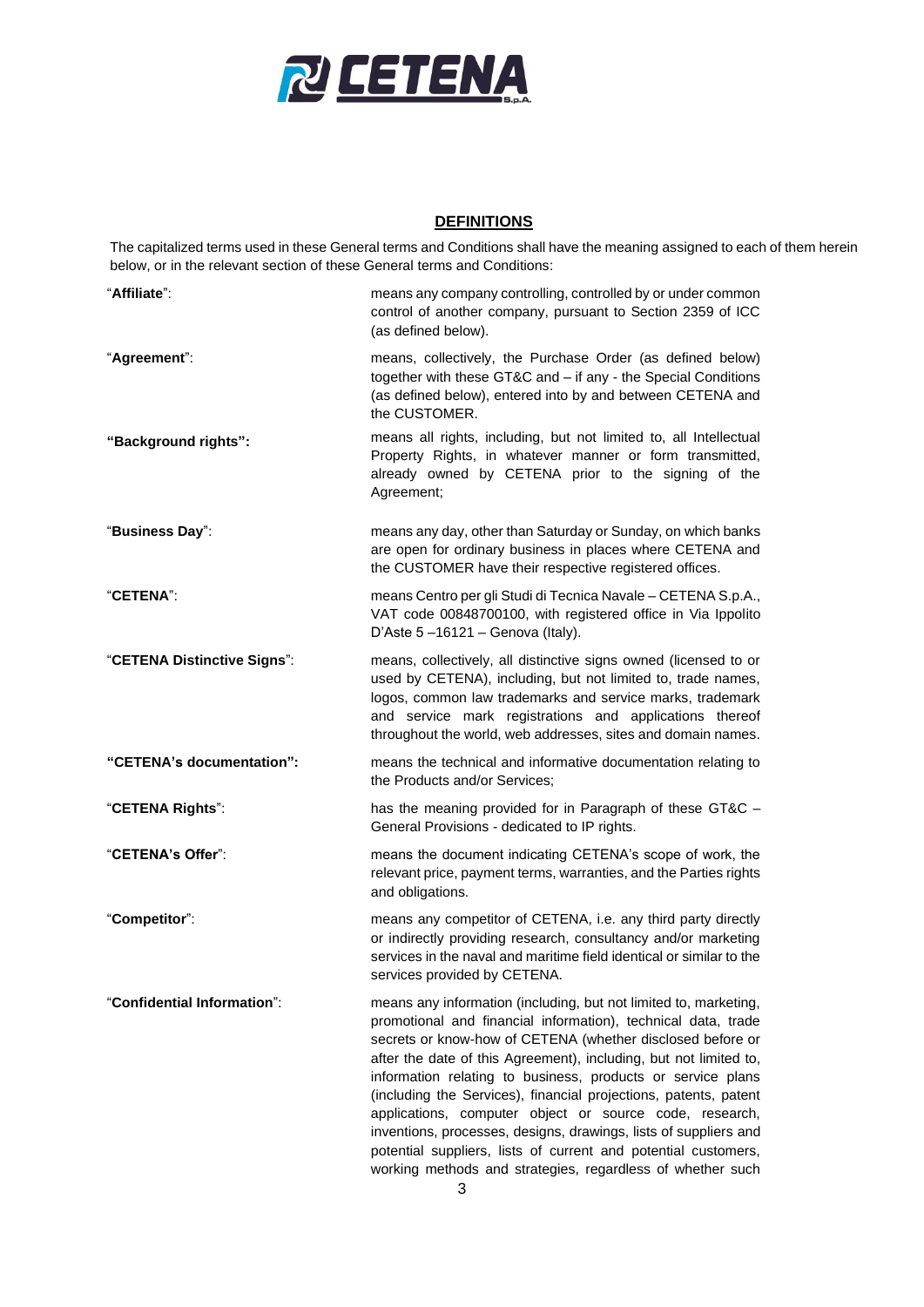

information is designated in writing or otherwise to be confidential or proprietary.

Confidential Information does not include information, technical data or know-how which:

|                             | a) is in the possession of the CUSTOMER at the time of<br>disclosure (as shown by CUSTOMER's written files and<br>records preceding the time of disclosure); or                                                                                                                                                                                                                                                                                                                                                                                                                      |  |
|-----------------------------|--------------------------------------------------------------------------------------------------------------------------------------------------------------------------------------------------------------------------------------------------------------------------------------------------------------------------------------------------------------------------------------------------------------------------------------------------------------------------------------------------------------------------------------------------------------------------------------|--|
|                             | b) is developed independently by the CUSTOMER without use<br>of any Confidential Information of CETENA, as evidenced<br>by written documentation; or                                                                                                                                                                                                                                                                                                                                                                                                                                 |  |
|                             | c) is or becomes part of the public knowledge or literature, not<br>as a direct or indirect result of any CUSTOMER's improper<br>action or inaction; or                                                                                                                                                                                                                                                                                                                                                                                                                              |  |
|                             | d) is subsequently disclosed to the CUSTOMER by a party<br>having the legal right to make such disclosure; or                                                                                                                                                                                                                                                                                                                                                                                                                                                                        |  |
|                             | e) is approved by CETENA, in writing, for release.                                                                                                                                                                                                                                                                                                                                                                                                                                                                                                                                   |  |
| "Control"∶                  | means the control exerted by a company on another company<br>as provided for by Section 2359 of ICC.                                                                                                                                                                                                                                                                                                                                                                                                                                                                                 |  |
| <b>"CUSTOMER":</b>          | means the entity to which CETENA provides relevant goods or<br>services according to the Agreement, as indicated in the<br>Agreement.                                                                                                                                                                                                                                                                                                                                                                                                                                                |  |
| "CUSTOMER's Documentation": | means any information, data or document provided by the<br>CUSTOMER to CETENA for the purposes of the performance<br>of the Agreement;                                                                                                                                                                                                                                                                                                                                                                                                                                               |  |
| "Deliverable":              | means, from time to time, the work product (if any) resulting from<br>the performance of the Services by CETENA pursuant to the<br>Agreement.                                                                                                                                                                                                                                                                                                                                                                                                                                        |  |
| "Delivery Date":            | means the date on which the Products (as defined in the<br>applicable section of these GT&C) have been delivered to the<br><b>CUSTOMER.</b>                                                                                                                                                                                                                                                                                                                                                                                                                                          |  |
| "Delivery Milestone":       | means each of the separate delivery dates provided for in the<br>Purchase Order.                                                                                                                                                                                                                                                                                                                                                                                                                                                                                                     |  |
| "Documentation":            | means the technical and informative documentation regarding<br>the Services or the Products, as the case may be.                                                                                                                                                                                                                                                                                                                                                                                                                                                                     |  |
| "Force Majeure":            | means any cause affecting a Party's performance of its<br>obligations arising from extraordinary, unexpected external and<br>disastrous acts, events, omissions, happenings in each event<br>control including<br>beyond<br>war,<br>military operations,<br>its<br>governmental regulations, fire, earthquakes, volcanic activities,<br>riots, revolution, sabotage, piracy, natural cataclysms, such as<br>violent storms, cyclones, earthquakes, tidal waves, flooding,<br>lightning, strikes at key suppliers facilities, epidemics and<br>quarantine, boycotts, explosions, etc. |  |
| "Foreground rights":        | means all rights, including, without limitation, all Intellectual<br>Property Rights, which are a development of, or a derivative of,<br>(or otherwise associated with) the Background Rights,<br>developed by CETENA in the performance of (or independently<br>of) the Agreement (including, without limitation, any reworking,<br>modification or other adaptation<br>improvement,<br>οf<br>the                                                                                                                                                                                   |  |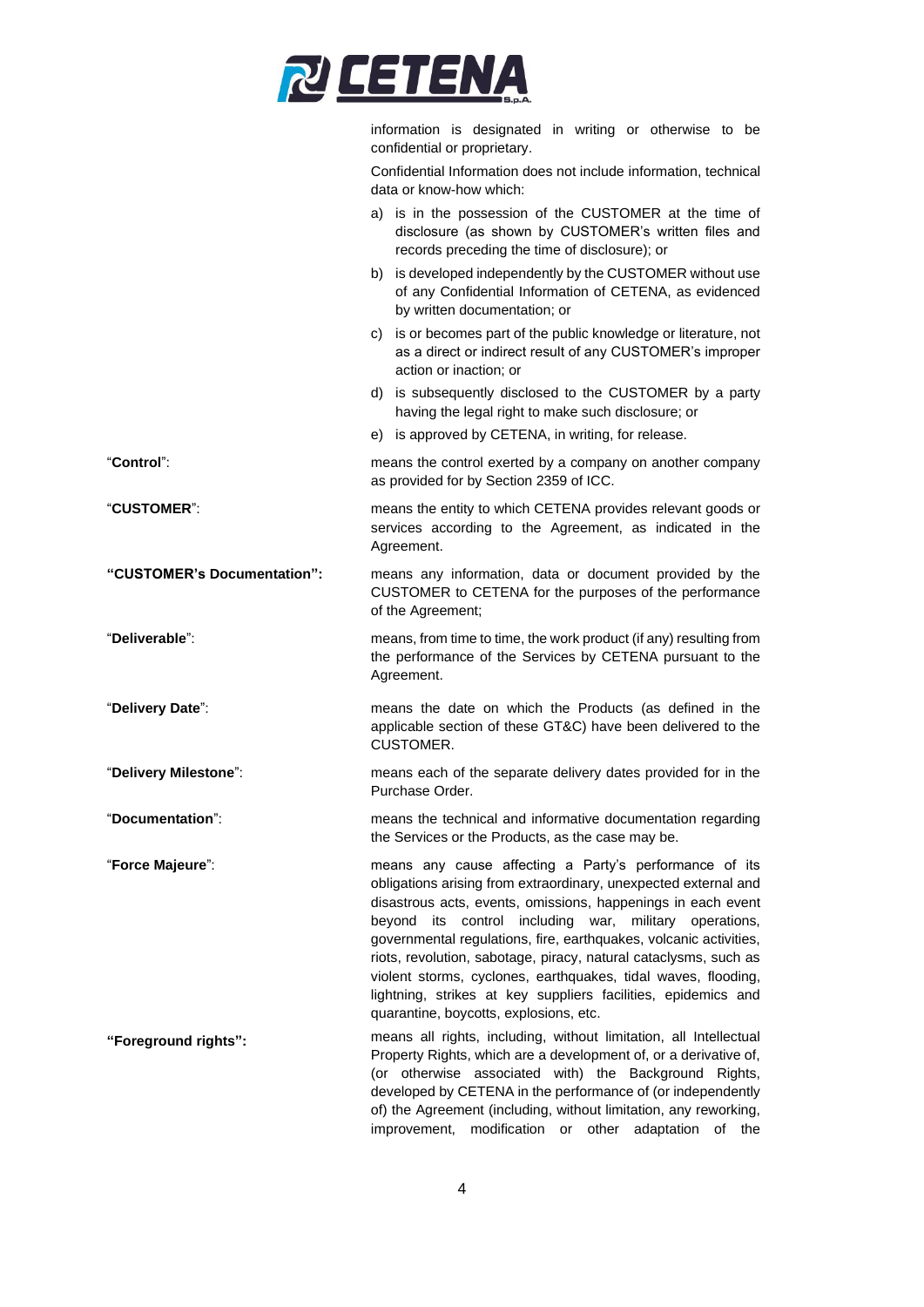

Background Rights carried out for the purposes of the performance of the Agreement);

| "General Terms and Conditions" or<br>"GT&C": |                                                                                                   | means these General Terms and Conditions.                                                                                                                                                                                                                                                                                                                                                            |
|----------------------------------------------|---------------------------------------------------------------------------------------------------|------------------------------------------------------------------------------------------------------------------------------------------------------------------------------------------------------------------------------------------------------------------------------------------------------------------------------------------------------------------------------------------------------|
| "Hardware":                                  | means certain ready-made commercial-off-the-shelf (COTS) or<br>industrial hardware                |                                                                                                                                                                                                                                                                                                                                                                                                      |
| $"ICC"$ :                                    |                                                                                                   | means the Italian Civil Code.                                                                                                                                                                                                                                                                                                                                                                        |
| "Initial Subscription Period":               |                                                                                                   | means the period from the Start Date to the expiry date specified<br>in the Purchase Order.                                                                                                                                                                                                                                                                                                          |
| "Intellectual Property Rights":              | means any and all of the following and all rights in, arising out<br>of, or associated therewith: |                                                                                                                                                                                                                                                                                                                                                                                                      |
|                                              | (a)                                                                                               | (including<br>national,<br>all<br>patents<br>European<br>and<br>international) as well as applications thereof and all<br>reissues, divisions, divisional, renewals, extensions,<br>provisional, continuations and continuations-in-part<br>thereof, and all patents, applications, documents and<br>filings claiming priority to or serving as a basis for priority<br>thereof;                     |
|                                              | (b)                                                                                               | all inventions (whether or not patentable), invention<br>disclosures, improvements, trade secrets, proprietary<br>information, know how, computer software programs (in<br>both source code and object code form), technology,<br>business methods, technical data and customer lists,<br>tangible or intangible proprietary information, and all<br>documentation relating to any of the foregoing; |
|                                              | (c)                                                                                               | all copyrights, copyrights registrations and applications<br>thereof, and all other rights corresponding thereto<br>throughout the world;                                                                                                                                                                                                                                                            |
|                                              | (d)                                                                                               | all industrial designs and any registrations and<br>applications thereof throughout the world;                                                                                                                                                                                                                                                                                                       |
|                                              | (e)                                                                                               | all trade names, logos, common law trademarks and<br>service marks, trademark and service mark registrations<br>and applications thereof throughout the world;                                                                                                                                                                                                                                       |
|                                              | (f)                                                                                               | all databases and data collections and all rights therein<br>throughout the world;                                                                                                                                                                                                                                                                                                                   |
|                                              | (g)                                                                                               | all moral and economic rights of authors and inventors,<br>however denominated, throughout the world;                                                                                                                                                                                                                                                                                                |
|                                              | (h)                                                                                               | all Web addresses, sites and domain names and<br>numbers; and                                                                                                                                                                                                                                                                                                                                        |
|                                              | (i)                                                                                               | any similar or equivalent rights to any of the foregoing<br>anywhere in the world.                                                                                                                                                                                                                                                                                                                   |
| "Legislative Decree No. 81/2008":            |                                                                                                   | means the Legislative Decree No. 81 of 9th April 2008, as<br>amended and supplemented from time to time.                                                                                                                                                                                                                                                                                             |
| "License":                                   | Order.                                                                                            | means a non-exclusive, non-transferable, non-sublicensable,<br>limited licence to use the object code of the Software at the Site<br>[within the Territory,] for the purposes indicated in the Purchase                                                                                                                                                                                              |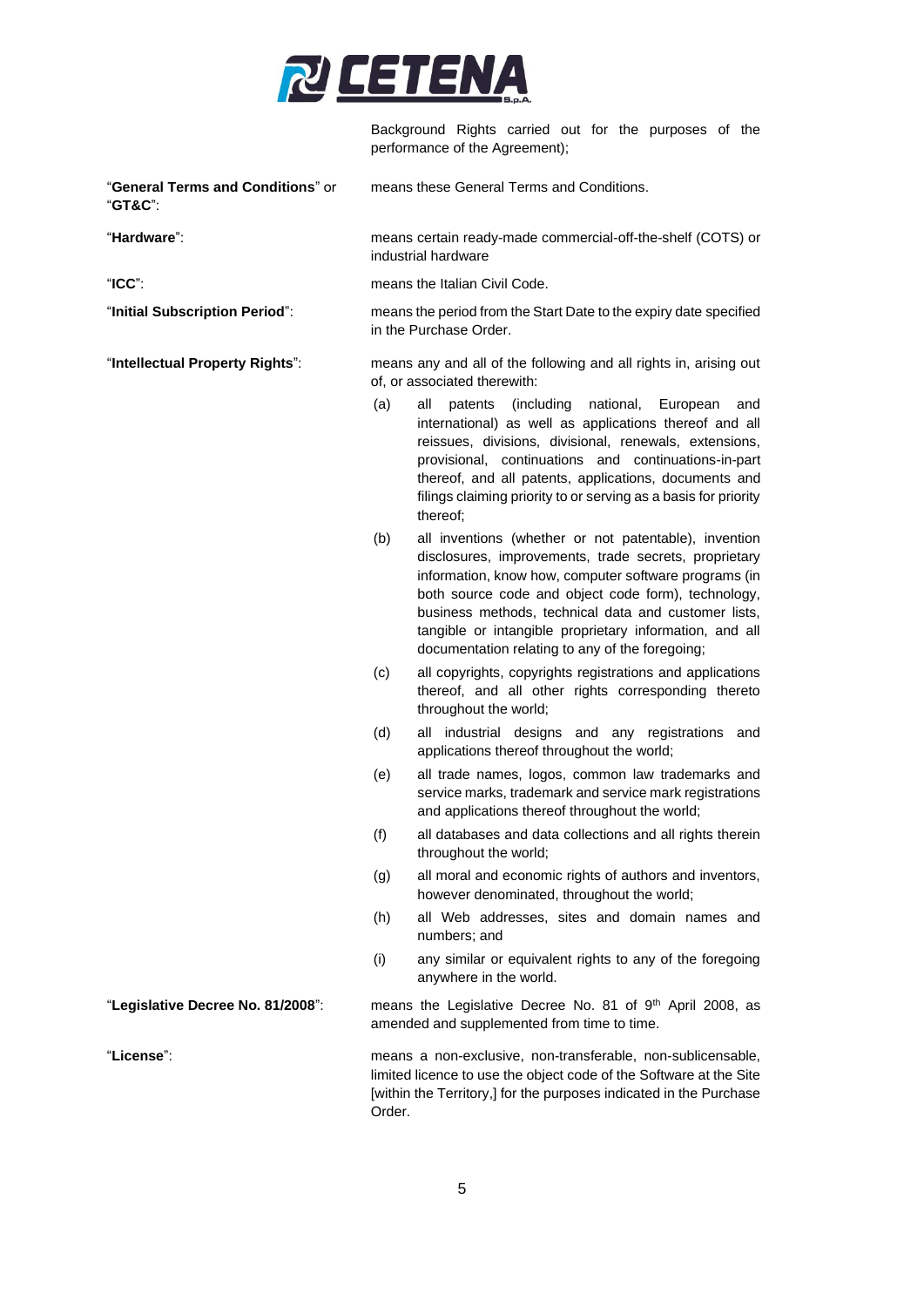

| "License Fee":                      | means the amount due by the CUSTOMER to CETENA as a<br>consideration for the granting of the License, as specified in the<br>Purchase Order.                                                                                                                                                   |
|-------------------------------------|------------------------------------------------------------------------------------------------------------------------------------------------------------------------------------------------------------------------------------------------------------------------------------------------|
| "Licensed Version of the Software": | means the version of the Software included in the License, as<br>indicated in the Purchase Order.                                                                                                                                                                                              |
| "New Versions of the Software":     | means the versions of the Software (other than the point<br>releases) implementing new features or substantial additional<br>functionalities, that CETENA may release following to the<br>Delivery Date.                                                                                       |
| "Personal Data":                    | means, pursuant to Section 4, paragraph 1, of the UE<br>Regulation No. 679/2016, any information relating to a physical<br>person, which is directly or indirectly identified or identifiable by<br>reference to any other information, including through a personal<br>identification number. |
| "Products":                         | means any product supplied by CETENA to the Customer in<br>performance of the Agreement, with the express exclusion of<br>any software included therein;                                                                                                                                       |
| "Purchase Order":                   | means CETENA's offer signed by the CUSTOMER in full and<br>unconditional acceptance or an official document by the<br>Customer reflecting integrally the content of the CETENA Offer                                                                                                           |
| "Products IP Rights":               | means the Intellectual Property Rights related to the Products;                                                                                                                                                                                                                                |
| "Renewal Period":                   | means each subsequent 12 (twelve) month period (or such<br>other period as the Parties may agree upon in writing) following<br>the expiry of the Initial Subscription Period.                                                                                                                  |
| "Services":                         | means any service provided by CETENA to the Customer in<br>performance of the Agreement.                                                                                                                                                                                                       |
| "Service Fee":                      | means the amount due by the CUSTOMER to CETENA as<br>consideration for the supply of the Services, as specified in the<br>Purchase Order.                                                                                                                                                      |
| "Services":                         | means the services, including any Deliverable, performed by<br>CETENA as specified in the Purchase Order, as well as any<br>additional service as agreed upon by the Parties;                                                                                                                  |
| "Software" or "CETENA's Software":  | means CETENA's software installed on the relevant Products<br>and/or used for the supply of the relevant Services, including<br>any software developed and/or the customizations of the<br>software developed by CETENA in the context of its activities<br>under the Agreement;               |
| "Start Date":                       | means the start date of the License.                                                                                                                                                                                                                                                           |
| "Special Conditions":               | means any variations, amendments and/or additions to these<br>GT&C as agreed in writing by and between the Parties.                                                                                                                                                                            |
| "Testing Certificate":              | means the document attesting the positive outcome of a testing<br>process (if any).                                                                                                                                                                                                            |
| "Third Party Rights":               | means all third-party rights, including but not limited to all<br>Intellectual Property Rights;                                                                                                                                                                                                |
| "Updates":                          | means, in respect of any version of the Software, any<br>subsequent point release issued<br>by CETENA to<br>the                                                                                                                                                                                |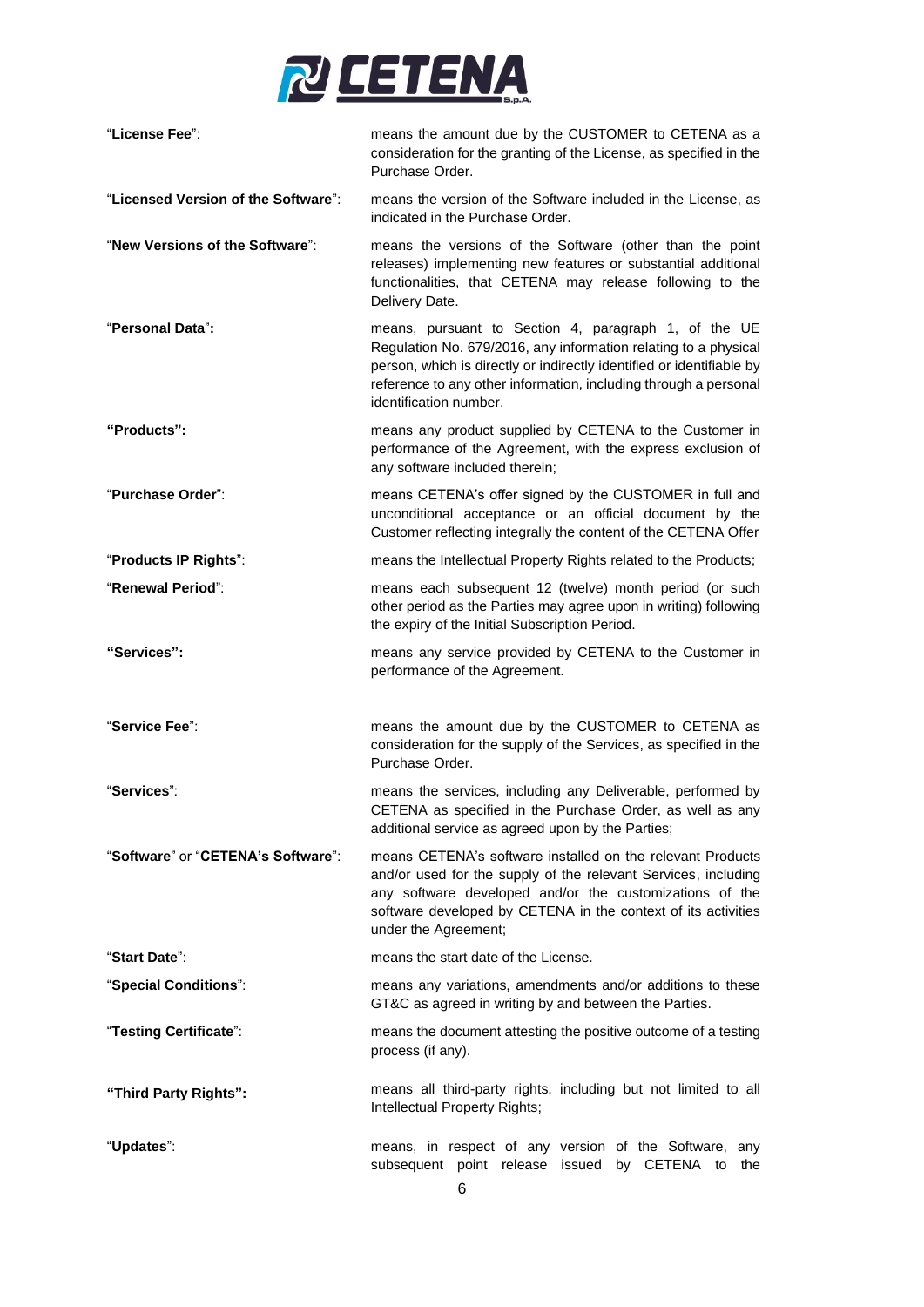

CUSTOMER for the purpose of improving the Software's performance or solving related technological issues.

"**Warranty Period**": means a period of 24 (twenty-four) months from the Start Date in which CETENA shall provide the Warranty.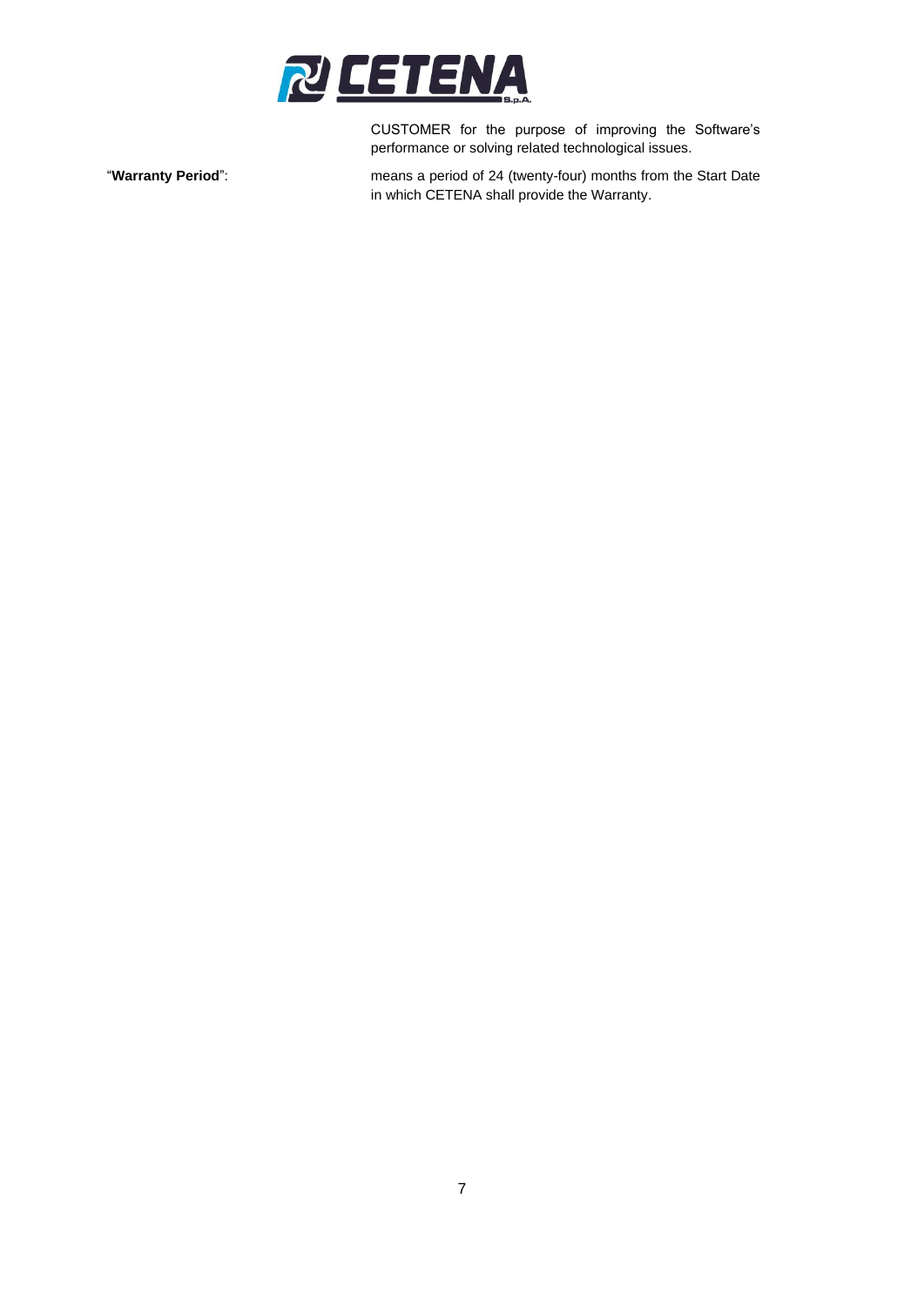

# **SECTION A GT&C FOR THE SUPPLY OF SERVICES**

#### **1 SCOPE OF WORK: SUPPLY OF SERVICES**

- 1.1 CETENA undertakes to provide to the CUSTOMER, which accepts, the Services as described in detail in the Purchase Order, against the payment of the Service Fee.
- 1.2 CETENA shall affect to the minimum extent possible the business operations of the CUSTOMER when performing its obligations hereunder.

### **2 VARIATIONS TO THE SERVICES**

- 2.1 Each Party will be entitled to request to the other Party additional services and/or changes to the Services. The terms and conditions of any additional Services and/or any changes to the Services shall be agreed in writing in good faith, from time to time, between the project managers of the Parties.
- 2.2 Sections 1660 and 1661 of ICC (Italian Civil Code) will not apply.

# <span id="page-7-0"></span>**3 OBLIGATIONS OF CUSTOMER**

- 3.1 The CUSTOMER shall:
	- (a) provide CETENA with all the information and documents necessary for the performance of the Services, in the shortest possible time or otherwise within a period that allows compliance with the delivery schedule indicated in Purchase Order (if any);
	- (b) make available to CETENA's personnel a suitable work environment, compliant with all the applicable law regulations, and allow access to its premises in due time;
	- (c) define, together with CETENA, adequate methods for the protection and backup of the project data. In lack of the definition by the CUSTOMER of said data protection methods, CETENA shall independently implement appropriate procedures for the protection of the project data, in line with the IT security and privacy policies that the CUSTOMER shall notify to CETENA in due time (if any);
	- (d) notify, timely and without delay, as soon as reasonably practicable after it comes to the CUSTOMER's attention, any event that may adversely affect or delay the Services or the performance of any obligations under the Agreement;
	- (e) cooperate with CETENA in good faith to achieve satisfactory completion of the Services in a timely and professional manner.
- 3.1.1 In case of breach by the CUSTOMER of its obligations under this Section [3,](#page-7-0) CETENA will be entitled to evaluate the implications, to propose a review of the timetable and costs and possibly to suspend the supply of the Services until the relevant obligations are duly fulfilled by the CUSTOMER. In case of delays by the CUSTOMER of more than 30 (thirty) days from the applicable term, CETENA will be entitled to terminate the supply of the Service with immediate effect in accordance with Section 1456 of ICC, without prejudice to any other rights and remedies being available to CETENA pursuant to the Agreement and the applicable laws.

#### **4 RESTRICTIONS ON THE USE OF THE SERVICES**

The Customer shall not directly or indirectly (without CETENA's specific prior written consent):

- (a) modify, enhance, adapt, translate, make improvements to, create derivative works based upon, disassemble, decompile, circumvent any technological measure that controls access to, or reverse engineer any Service, Deliverables and portion thereof;
- (b) sell, rent, lease, loan, transfer, assign, distribute, or otherwise dispose of, any Services or Deliverable and any portions thereof;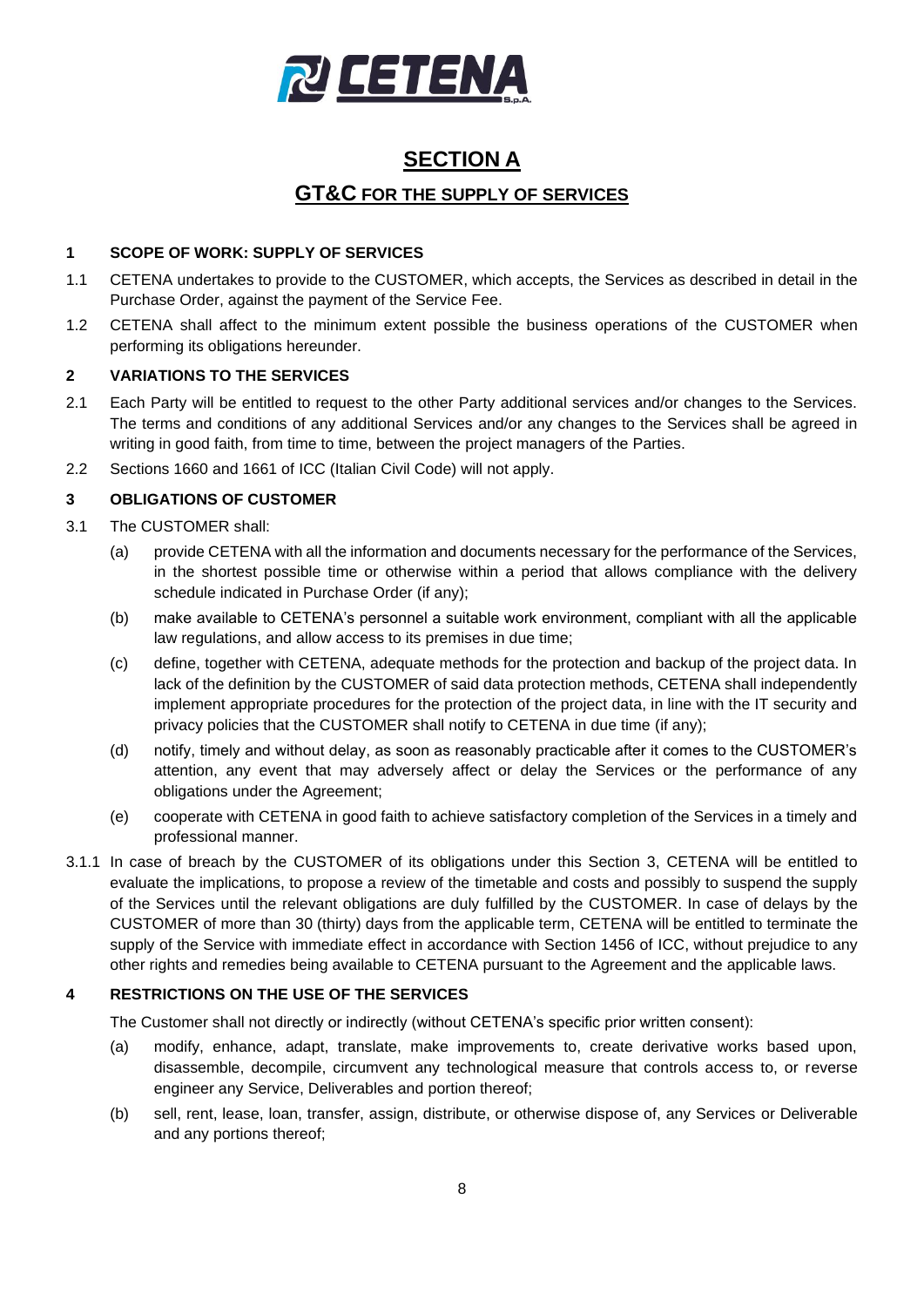

- (c) use any Services or Deliverables in violation of applicable laws and regulations and/or regulatory requirements or in a manner inconsistent with any applicable Documentation;
- (d) take or permit any other action that could impair CETENA's rights or damage the image or reputation of quality inherent in the Services, CETENA's business, reputation, intellectual property, or other assets or rights.

#### **5 OBLIGATIONS OF CETENA**

- 5.1 CETENA shall perform the Services:
	- (a) in compliance with the Agreement and the applicable provisions of law and regulations; and
	- (b) in compliance with the reasonable instructions and indications given, from time to time, by the CUSTOMER, it being agreed that such instructions and indications shall relieve CETENA from its responsibilities and liabilities under this Agreement in case CETENA could not immediately assess, on the basis of reasonable professional care and diligence, the unsuitability of such instructions and indications for the intended purpose and results of the Agreement.
- 5.2 The Services shall be performed by CETENA through its own organization of means and resources, included eventually third-party services if needed.

#### **6 SERVICE FEE**

- 6.1 The Service Fee due by the CUSTOMER is provided in the Purchase Order.
- 6.2 The Service Fee could be subject to adjustment on account of specifications, quantities, shipment arrangements or other terms and conditions which are not part of the original price quotation provided for in the Purchase Order. Prices are exclusive of all excise, sales, use, and other taxes (including without limitation custom duties, if applicable) imposed by any federal, state, municipal, or other governmental authority, all of which shall be paid by the CUSTOMER. The CUSTOMER is responsible for obtaining and providing to CETENA any certificate of exemption or similar document required to exempt from sales, use, or similar tax liability.
- 6.3 The relevant invoices shall be issued by CETENA, and settled by the CUSTOMER, according to the time schedule indicated in the Purchase Order.
- 6.4 In case of missing or partial payment, CETENA shall have the right to charge to the CUSTOMER the interest on the outstanding sums as per Legislative Decree dated 9 October 2002, No. 231 and subsequent amendments and modifications, without prejudice to its right to suspend the supply of the Services and/or terminate the Agreement, pursuant to Section 1456 of ICC.
- 6.5 Without prejudice to the provisions of Paragraph 6.4 above, in case the Purchase Order provides for a deferred payment of the Service Fees, the late payment of a single instalment shall trigger the forfeiture of the benefit of the term pursuant to, and for the purposes of, Section 1186 of ICC and, consequently, the entire outstanding amount of the Price will become immediately due by the CUSTOMER.
- 6.6 CETENA reserves the right at any time to require full or partial payment in advance, or to revoke any credit allowance previously granted, if CETENA in its reasonable judgment, believes there is a risk that the CUSTOMER will fail to make full payment when due based on the CUSTOMER's financial conditions or payment history.
- 6.7 The CUSTOMER shall indemnify CETENA against all expenses and legal costs incurred by CETENA in recovering overdue amounts. Any undisputed amounts owed by the CUSTOMER shall be paid without set-off against any amounts which the CUSTOMER may claim are owed by CETENA and regardless of any other controversies which may exist.
- 6.8 In case CETENA, for reasons outside its control (including, but not limited to, Force Majeure events), is able to deliver only part of the Services, the CUSTOMER shall pay to CETENA the Services delivered within the relevant Delivery Milestone (or in any event the Services actually delivered to date), at the price indicated in Purchase Order or otherwise documented by CETENA in writing.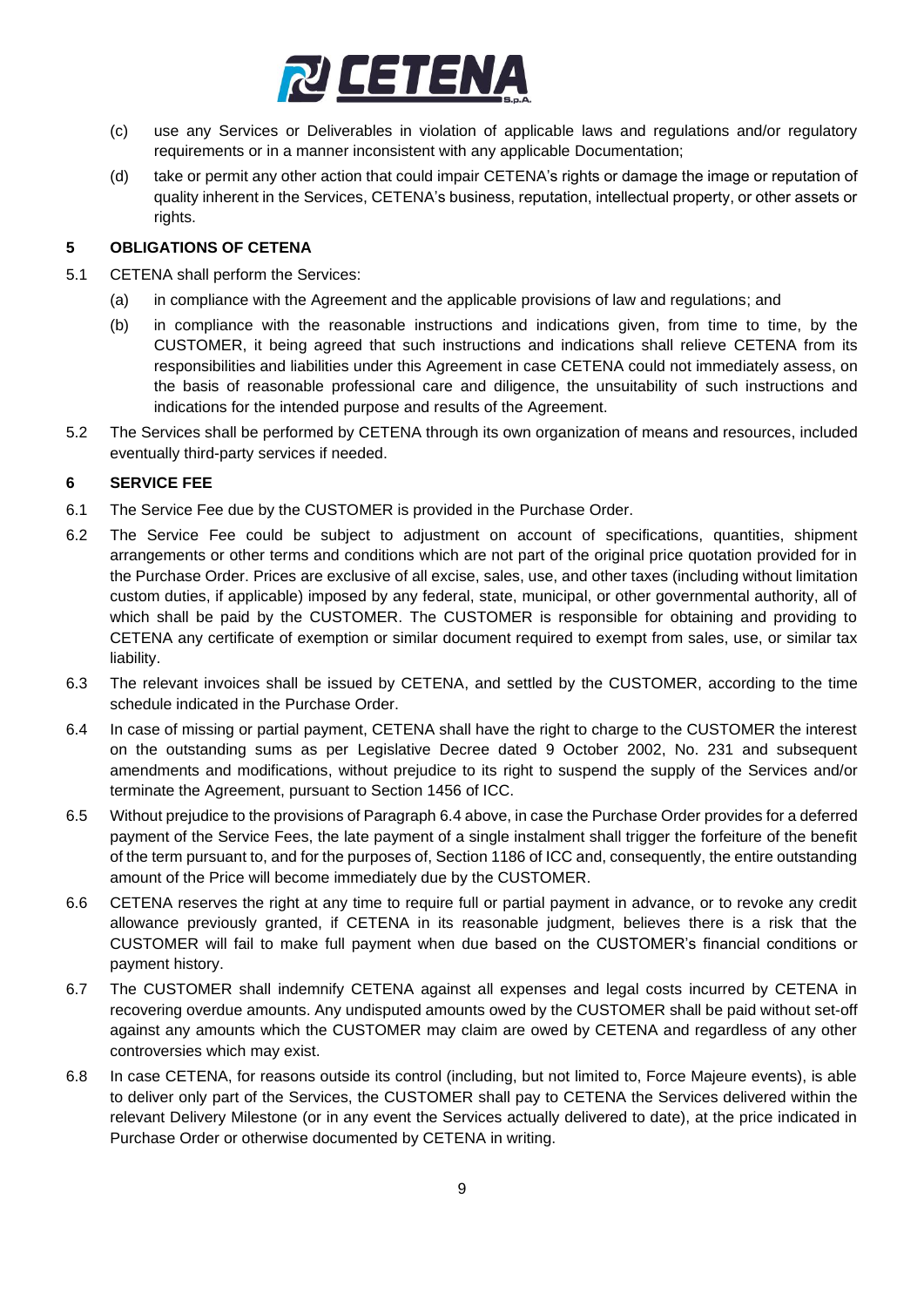

6.9 Any expenses related to transfers of CETENA's personnel in connection with the supply of the Services are at the CUSTOMER's charge, unless otherwise agreed between the Parties.

### **7 TESTING**

- 7.1 The CUSTOMER shall have the right to participate to the testing operations of the Services and/or the Deliverables (if provided in the Purchase Order) without limitations, through its representatives.
- 7.2 In case of positive testing, the CUSTOMER's project manager will sign the Testing Certificate. The Parties agree that a Testing Certificate showing whatever remarks of the CUSTOMER's project manager will be equivalent to a negative outcome of the testing operations and shall be managed as per below Paragraph [7.3.](#page-9-0)
- <span id="page-9-0"></span>7.3 In case of negative testing, CETENA shall remedy to any incompliance of the Services at its own costs and in any event based on the timing due to be agreed between the Parties in writing.

#### **8 WARRANTY AND DISCLAIMERS**

- <span id="page-9-1"></span>8.1 CETENA guarantees that the Services, including any Deliverable, will be provided in substantial compliance with the features and specifications agreed for the entire Warranty Period (the "**Warranty**").
- 8.2 SAVE AS EXPRESSLY PROVIDED FOR IN THE AGREEMENT, THE SERVICES, INCLUDING ANY DELIVERABLES, ARE PROVIDED ON AN "AS IS" BASIS IN ALL RESPECTS. THERE ARE NO WARRANTIES ASSOCIATED WITH ANY SERVICES AND/OR DELIVERABLES, AND ALL CONDITIONS, WARRANTIES, REPRESENTATIONS AND TERMS, EXPRESS OR IMPLIED (INCLUDING BUT NOT LIMITED TO ANY IMPLIED WARRANTY OR CONDITION OF MERCHANTABLE OR SATISFACTORY QUALITY OR FITNESS OF THE SERVICES AND/OR DELIVERABLES FOR A PARTICULAR PURPOSE OR NONINFRINGEMENT), ARE HEREBY EXPRESSLY DISCLAIMED AND EXCLUDED.

#### **9 LIMITATIONS OF CETENA'S LIABILITY**

- 9.1 EXCEPT AS EXPRESSLY SET FORTH IN THE ABOVE SECTION, CETENA MAXIMUM AGGREGATE LIABILITY UNDER OR IN CONNECTION WITH THE AGREEMENT (INCLUDING WITHOUT LIMITATION ITS TERMINATION), WHETHER ARISING UNDER STATUTE OR ARISING IN OR FOR BREACH OF CONTRACT, TORT (INCLUDING NEGLIGENCE), BREACH OF STATUTORY DUTY, INDEMNITY, MISREPRESENTATION OR OTHERWISE, SHALL IN NO CIRCUMSTANCES EXCEED, IN RESPECT OF THE INITIAL PERIOD OR ANY RENEWAL PERIOD, 100% (ONE HUNDRED PER CENT) OF THE TOTAL SERVICE FEE PAYED BY THE CUSTOMER IN THE RELEVANT INITIAL PERIOD OR ANY RENEWAL PERIOD.
- 9.2 EXCEPT AS EXPRESSLY SET FORTH IN THIS SECTION, IN NO EVENT SHALL CETENA BE LIABLE UNDER OR IN CONNECTION WITH THE AGREEMENT FOR ANY LOSS OF REVENUE, LOSS OF ACTUAL OR ANTICIPATED PROFITS, LOSS OF CONTRACTS, LOSS OF THE USE OF MONEY, LOSS OF ANTICIPATED SAVINGS, LOSS OF BUSINESS, LOSS OF OPPORTUNITY, LOSS OF GOODWILL, LOSS OF REPUTATION, LOSS OF DAMAGE TO OR CORRUPTION OF DATA, OR FOR ANY INDIRECT, SPECIAL, INCIDENTAL, CONSEQUENTIAL, RELIANCE, EXEMPLARY, PUNITIVE, OR OTHER SIMILAR LOSS OR DAMAGE OF ANY KIND, IN EACH CASE HOWSOEVER ARISING, WHETHER SUCH LOSS OR DAMAGE WAS FORESEEABLE OR IN THE CONTEMPLATION OF THE PARTIES OR UNFORESEEABLE, AND WHETHER ARISING UNDER STATUTE OR ARISING IN OR FOR BREACH OF CONTRACT, TORT (INCLUDING NEGLIGENCE), BREACH OF STATUTORY DUTY, INDEMNITY, MISREPRESENTATION OR OTHERWISE.
- 9.3 CETENA SHALL HAVE NO LIABILITY UNDER OR IN CONNECTION WITH THE AGREEMENT IN RESPECT OF ANY THIRD-PARTY PRODUCTS PROVIDED BY THE CUSTOMER FOR THE PURPOSES OF THE AGREEMENT AND ANY RIGHTS AND/OR REMEDIES OF THE CUSTOMER IN RESPECT OF SUCH NON-CETENA PRODUCTS SHALL BE EXERCISABLE BY THE CUSTOMER SOLELY AGAINST THE RELEVANT THIRD-PARTY.
- 9.4 THE CUSTOMER EXPRESSLY ACKNOWLEDGES AND ACCEPTS THAT THE OUTPUTS OF THE SERVICES, INCLUDING ANY DELIVERABLE, SHALL NOT, UNDER ANY CIRCUMSTANCES, BE USED AS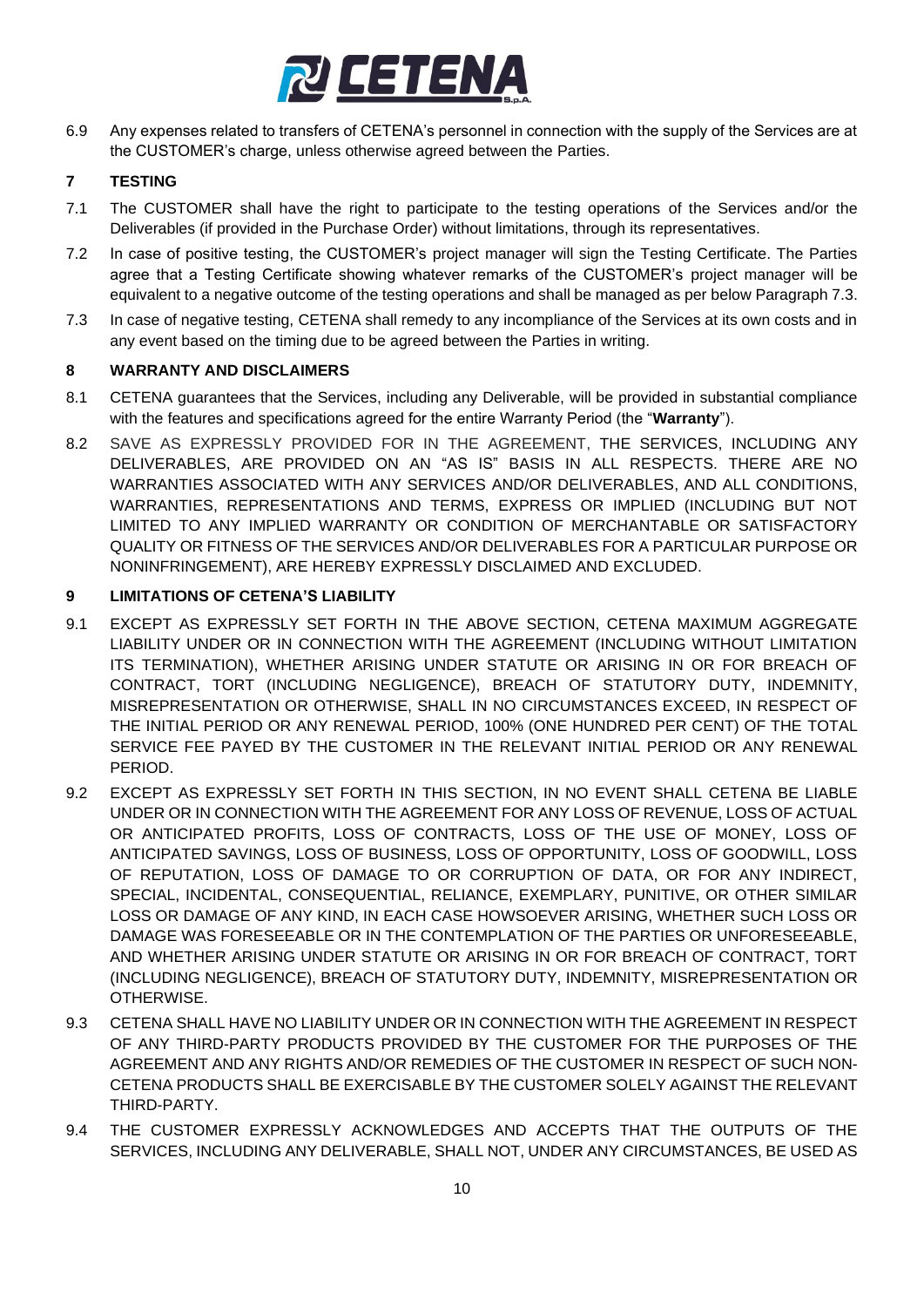

EQUIVALENT TO A LEGAL OR PROFESSIONAL ADVICE IN RESPECT OF ANY MATTER ON WHICH SUCH ADVICE IS, SHOULD OR COULD BE SOUGHT, NOR SHALL BE RELIED UPON FOR ANY OF THE ABOVE PURPOSES, WITHOUT PRIOR AUTHORIZATION BY CETENA.

- 9.5 NOTHING IN THIS SECTION OR OTHERWISE IN THE AGREEMENT SHALL EXCLUDE OR IN ANY WAY LIMIT CETENA LIABILITY FOR (I) FRAUD, (II) DEATH OR PERSONAL INJURY CAUSED BY ITS OWN NEGLIGENCE, (III) ANY STATUTORY OR OTHER LIABILITY TO THE EXTENT THE SAME MAY NOT BE LIMITED OR EXCLUDED AS A MATTER OF LAW.
- 9.6 THERE ARE NO CONDITIONS, WARRANTIES, REPRESENTATIONS OR TERMS THAT ARE BINDING ON CETENA EXCEPT AS SPECIFICALLY AND EXPRESSLY STATED IN THE AGREEMENT. ANY CONDITION, WARRANTY, REPRESENTATION OR TERM WHICH MIGHT OTHERWISE BE IMPLIED INTO OR INCORPORATED IN THE AGREEMENT OR ANY COLLATERAL CONTRACT, WHETHER BY STATUTE OR OTHERWISE, IS HEREBY EXPRESSLY EXCLUDED.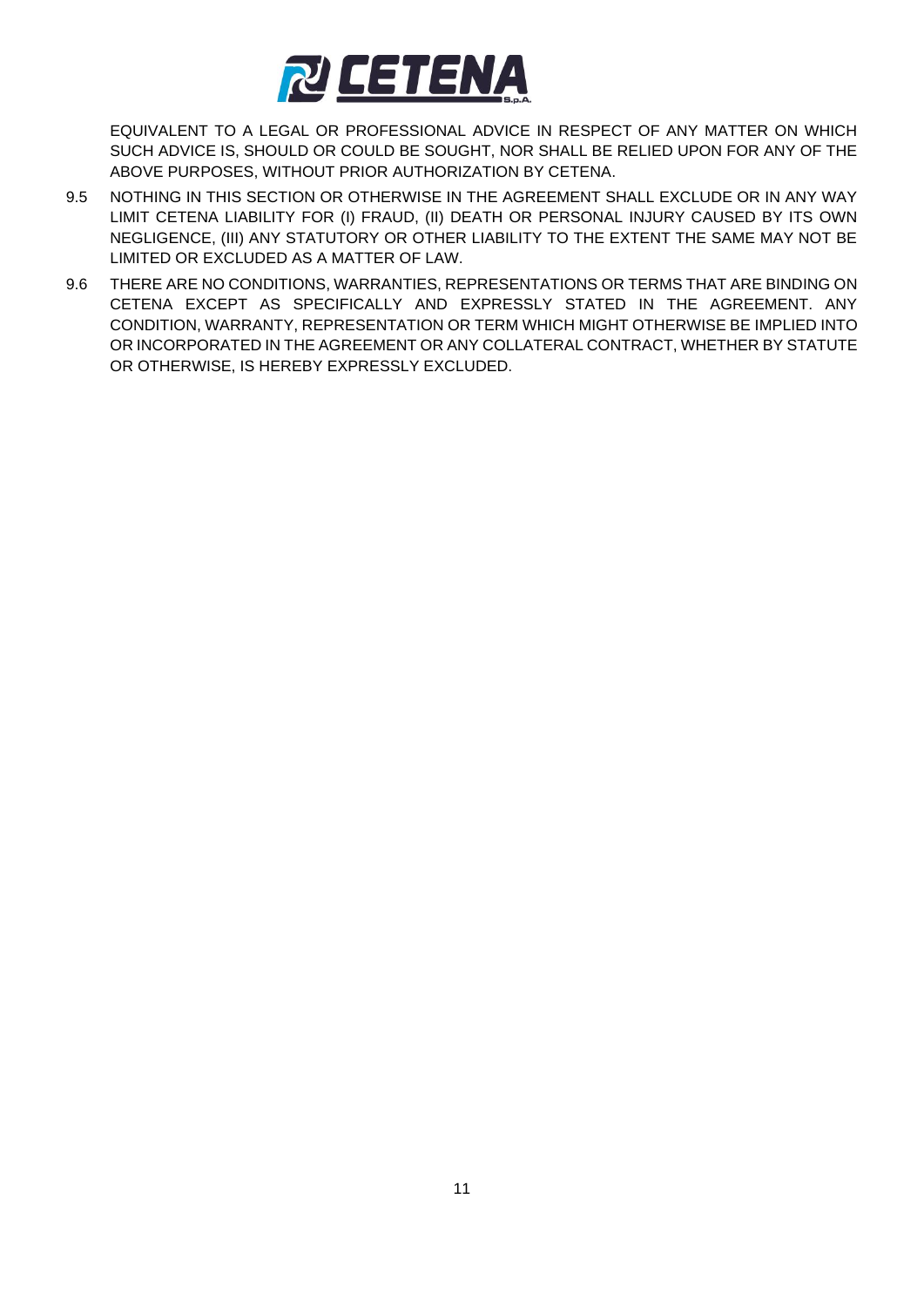

# **SECTION B GT&C FOR THE GRANT OF LICENCE**

## **1 SCOPE OF WORK: GRANT OF LICENCE**

- 1.1 CETENA hereby grants to the CUSTOMER, that accepts, against the payment of the License Fee, a non-exclusive, non-transferable, non-sublicensable, limited licence (the "**License**") to use the Software for the purposed, at the site (an within the territory ) indicated in the Purchase Order.
- 1.2 Without prejudice to the provision of the above Paragraph, the CUSTOMER shall make the Software available to the authorized user (or an additional user added as per Paragraph [1.3](#page-11-0) below), subject to the execution by and between the CUSTOMER and the latter of a sub-license agreement related to the Software, providing for terms corresponding to these GT&C. A written copy of such sub-license agreement shall be promptly provided to CETENA upon request of the same.
- <span id="page-11-0"></span>1.3 The License is valid limitedly to the authorized users and the site indicated in the Purchase Order. Without prejudice to the above, CETENA, following to a CUSTOMER's request, may add to the authorized users one or more additional authorized users (as CETENA may deem appropriate in its sole and autonomous judgement), subject to the payment by the CUSTOMER of an additional fee as per Paragraph 4.4 below.
- 1.4 No use of the Software and/or of the Documentation, other than those expressly provided in these GT&C, is permitted to the CUSTOMER and/or any third party.
- 1.5 By way of example, and with no limitation to the maximum extent allowed by the applicable law, the CUSTOMER, neither directly nor indirectly (e.g. through any Affiliate or other third party), shall:
	- (a) make copies of the Software and/or of the Documentation for any purpose or reasons. Without prejudice to this restriction, the CUSTOMER is entitled to make 1 (one) copy of the Software solely for back-up purposes. Said back-up copy of the Software shall include all the copyright/proprietary rights notice(s) embedded in and affixed to the Software;
	- (b) publish or transfer, in any form and through any means, the Software and/or the Documentation, or copies thereto, to any third parties;
	- (c) let the Software and/or the Documentation be used by any third parties;
	- (d) reverse engineer, decompile, disassemble or create derivative works of any kind of the Software and/or of the Documentation.
- 1.6 The License applies to the Licensed Version of the Software and the relevant Updates and does not extend to the New Versions of the Software. CETENA, in its sole discretion, may release to the CUSTOMER the New Versions of the Software subject to the terms and conditions due to be agreed between the Parties in due time.
- 1.7 The CUSTOMER shall inform its personnel (including self-employed personnel and agents) who may have access to the Software of the restrictions contained herein and shall ensure their compliance with these restrictions.

#### **2 INSTALLATION OF THE SOFTWARE**

2.1 Unless otherwise agreed between the Parties in writing, the installation of the Software (including the Licensed Version of the Software, the Updates and the New Versions of the Software, if any), as well as of all the relevant hardware and supporting software (so that minimum configuration requirements for installation of the Software are met) shall be made by CETENA.

#### **3 TRAINING**

3.1 CETENA may provide to the CUSTOMER certain training services related to the Software, via a range of methods including video calls, face to face meetings, workshops and remote sessions (collectively, the "**Training**").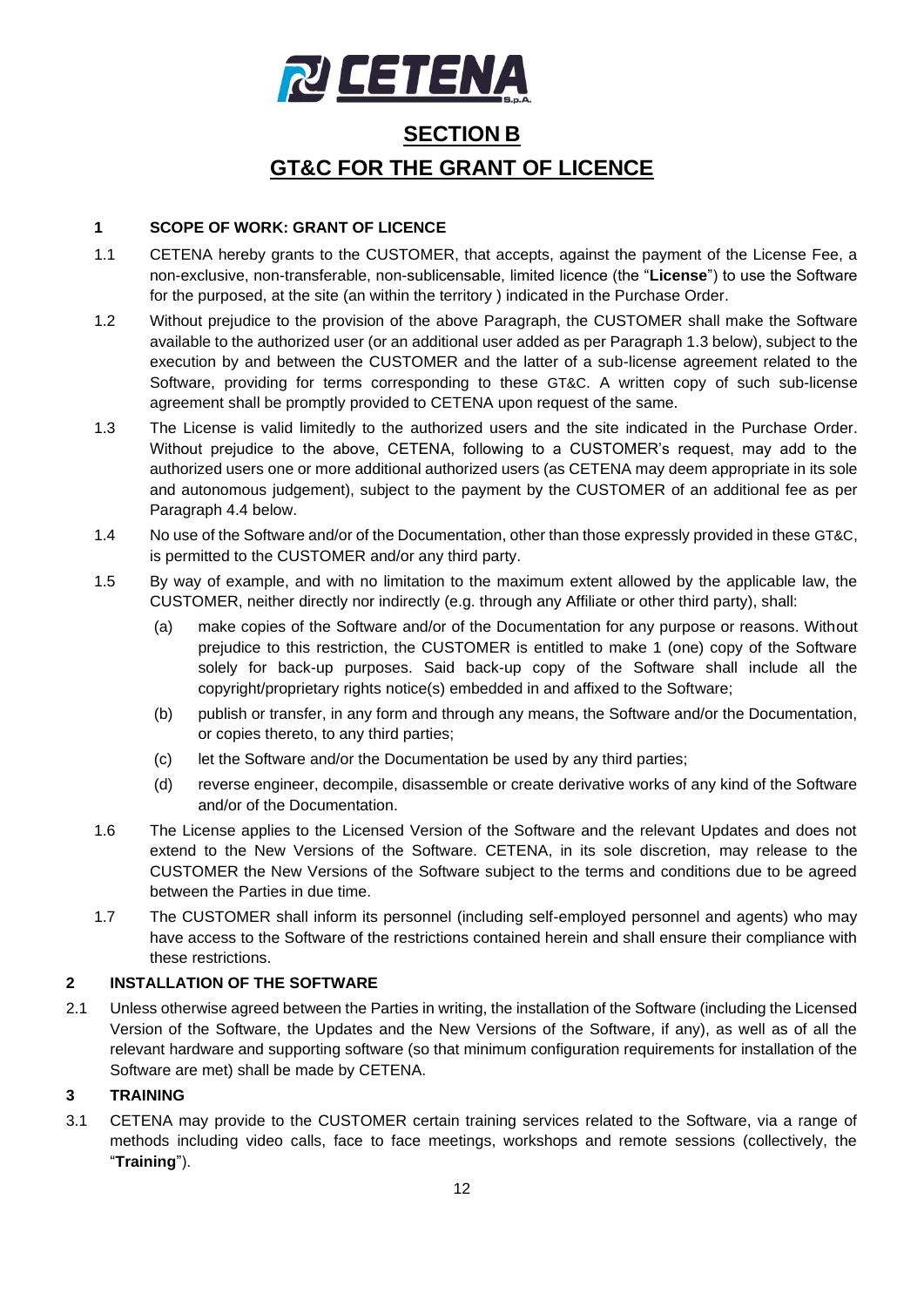

- 3.2 The CUSTOMER shall contact CETENA to arrange mutually agreeable methods, dates and times for the Training.
- 3.3 In case of Training based on workshops, the Parties may plan working groups coordinated by a tutor specialized on the Software and appointed by CETENA. CETENA and the CUSTOMER will jointly identify the tools necessary for a profitable performance of the Training activities.
- 3.4 The Training sessions may include operational demonstrations aimed at allowing a more immediate understanding of the Software's functionalities.
- 3.5 All information and documents provided by CETENA in the course of the Training shall be regarded as an integral and substantive part of the Confidential Information and all the results of Training services shall form the sole property of CETENA, as per Section dedicated to the Intellectual Property Rights below.
- 3.6 The CUSTOMER shall ensure that all the trainees designated by it are fully aware of the limitation provided for in Paragraph for the Intellectual Property rights. In any event, the CUSTOMER shall remain fully and directly liable towards CETENA for any breach of the above obligations by any of said authorized third parties.

### **4 PAYMENT OF THE LICENSE FEE**

- 4.1 The License Fee due by the CUSTOMER is provided in the Purchase Order.
- 4.2 The relevant invoices shall be issued by CETENA (and shall be settled by the CUSTOMER) according to the time schedule indicated in the Purchase Order.
- 4.3 In case of missing or partial payment, CETENA shall have the right to charge the CUSTOMER with the interest on the outstanding sums as per Legislative Decree dated 9 October 2002, No. 231 and subsequent amendments and modifications, without prejudice to its right to terminate the Agreement.
- 4.4 For any additional authorized user the CUSTOMER will pay to CETENA the applicable fee, as indicated in the Purchase Order, pro-rated, for the remainder of the Initial Subscription Period or the then-current Renewal Period (as applicable), unless otherwise specified in the Purchase Order.
- 4.5 The fee due for each additional authorized user shall be invoiced to the CUSTOMER at the end of the month in which said Additional Authorized User has been included among the Authorized Users by CETENA.

#### **5 CHANGES IN THE FEES DUE FOR THE RENEWAL PERIOD**

- 5.1 In case CETENA wishes to modify the License Fee due for any Renewal Period, CETENA will deliver to the CUSTOMER a written notification specifying the proposed changes before the end of the Initial Subscription Period (or of the end of the current Renewal Period, as the case may be).
- 5.2 The proposed changes shall be determined in good faith by CETENA.
- 5.3 In lack of a written acceptance of the proposed changes by the CUSTOMER within the end of the Initial Subscription Period (or of the end of the current Renewal Period, as the case may be) CETENA will be entitled, at its sole decision, to keep the License in force at the then current License Fee for the whole duration of the following Renewal Period, without prejudice to its right to cancel the Agreement by written notice to the CUSTOMER.

#### **6 WARRANTY**

- 6.1 CETENA guarantees that the Software will operate in substantial compliance with the features and performance indicated in the Documentation for the entire Warranty Period (the "**Warranty**").
- 6.2 During the Warranty Period CETENA obligations shall be limited to the restoration of the Software to its normal operating conditions, as per above Paragraph 6.1.
- 6.3 EXCEPT FOR THE LIMITED WARRANTY PROVIDED FOR IN THIS SECTION, CETENA DOES NOT MAKE ANY WARRANTY, CONDITION OR OTHER COMMITMENT OF ANY KIND, EXPRESS OR IMPLIED, INCLUDING WITHOUT LIMITATION, WARRANTIES, CONDITIONS OR OTHER COMMITMENT CONCERNING SYSTEM INTEGRATION, TITLE, NON-INFRINGEMENT, MERCHANTABILITY, FITNESS FOR A PARTICULAR PURPOSE OR SATISFACTORY QUALITY OF THE SOFTWARE. THE CUSTOMER ACKNOWLEDGES THAT NO REPRESENTATIONS OTHER THAN THOSE CONTAINED IN THE AGREEMENT HAVE BEEN MADE WITH RESPECT TO THE SOFTWARE, AND THAT THE CUSTOMER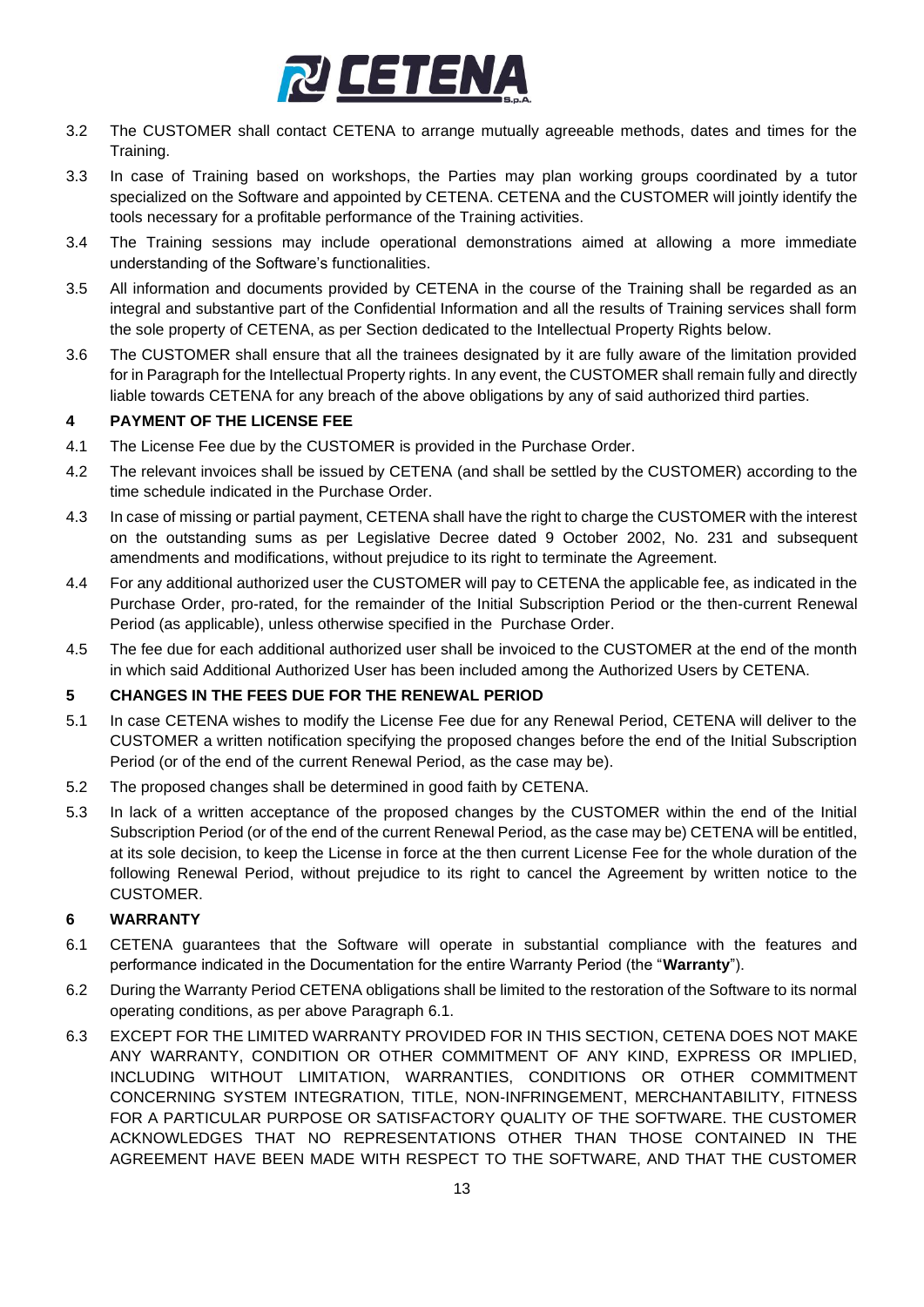

HAS NOT RELIED ON ANY REPRESENTATION NOT EXPRESSLY SET OUT IN THE AGREEMENT. WITHOUT LIMITING THE FOREGOING, CETENA DOES NOT WARRANT THAT THE SOFTWARE WILL MEET CUSTOMER'S REQUIREMENTS OR THAT THE OPERATION OF THE SOFTWARE WILL BE UNINTERRUPTED OR ERROR-FREE. FURTHER, THE CUSTOMER ACKNOWLEDGES AND AGREES THAT CETENA HAS NO CONTROL OVER THE INTERNET, AND THAT CETENA IS NOT LIABLE FOR THE DISCONTINUANCE OF OPERATION OF ANY PORTION OF THE INTERNET OR POSSIBLE REGULATION OF THE INTERNET THAT MIGHT RESTRICT OR PROHIBIT THE OPERATION OF THE SOFTWARE. THE PROVISIONS OF THIS PARAGRAPH SHALL APPLY TO THE MAXIMUM EXTENT PERMITTED UNDER THE APPLICABLE LAW.

- 6.4 The CUSTOMER acknowledges and agrees that the performance of the Software may vary with equipment and telecommunication links with which it is used. The CUSTOMER shall therefore be solely responsible for making the appropriate checks in respect of the systems/software solutions required to duly support the use of the Software.
- 6.5 Any hardware or physical support on which the Software is installed is exclusively subject to the warranties provided by the relevant manufacturers. CETENA does not provide any warranty, nor does undertake any maintenance obligations, in respect of such components.

### **7 LIMITATIONS OF CETENA's LIABILITY**

- 7.1 TO THE MAXIMUM EXTENT PERMITTED BY THE APPLICABLE LAW, THE ENTIRE LIABILITY OF CETENA, AND CUSTOMER SOLE AND EXCLUSIVE REMEDY UNDER THE AGREEMENT, SHALL BE LIMITED TO A MAXIMUM AMOUNT EQUAL TO THE AGGREGATE AMOUNT PAID BY THE CUSTOMER DURING THE 12 (TWELVE) MONTH PERIOD PRECEDING THE EVENT GIVING RISE TO THE RELEVANT CLAIM, WHETHER THE CLAIM IS IN CONTRACT, TORT, OR OTHERWISE. IN NO EVENT SHALL CETENA BE LIABLE FOR ANY INDIRECT DAMAGES, INCLUDING BUT NOT LIMITED TO SPECIAL, INCIDENTAL, CONSEQUENTIAL, OR PUNITIVE DAMAGES, INCLUDING, WITHOUT LIMITATION, PERSONAL INJURY, LOSS OF BUSINESS PROFITS, BUSINESS INTERRUPTION, LOSS OF BUSINESS INFORMATION OR ANY OTHER PECUNIARY LOSS RELATING TO OR ARISING FROM CUSTOMER USE OF OR ACCESS TO THE SOFTWARE, EVEN IF CETENA HAD BEEN SPECIFICALLY ADVISED OF THE POSSIBILITY OF SUCH DAMAGES. CUSTOMER ACKNOWLEDGES AND AGREES THAT THE USE OF AND ACCESS TO THE SOFTWARE IS AT ITS OWN RISK.
- 7.2 In no event CETENA shall be liable towards the CUSTOMER or any third party for claims directly or indirectly resulting from:
	- a) any unauthorized use of the Software;
	- b) CETENA compliance with designs, specifications, instructions, or technical information provided by the CUSTOMER or by third parties appointed by it;
	- c) changes made to the Software by the CUSTOMER, a third party or CETENA at direction of the CUSTOMER;
	- d) non-compliance by the CUSTOMER with the Software requirements set forth in Documentation;
	- e) failure by the CUSTOMER to implement a proper and adequate backup and recovery system;
	- f) failures of the Software due to the hardware, or other mediums, on which the Software is installed;
	- g) use by the CUSTOMER of the Software in combination with other products, software, or services.
- 7.3 The CUSTOMER shall indemnify and defend, at its sole costs and expenses, and hold CETENA and its Affiliates harmless from all actions, claims, damages, costs, expenses (including reasonable legal and experts' fees and costs) and losses whatsoever that CETENA or any of its Affiliates incur arising out of or in connection with any of the occurrences listed in the above Paragraph and, in any event, because of CUSTOMER unauthorized use, misuse, or infringement of the Software and the Documentation.
- 7.4 Nothing in this Agreement confers or may be purported to confer on any third party any benefit or any right to enforce any term of this Agreement.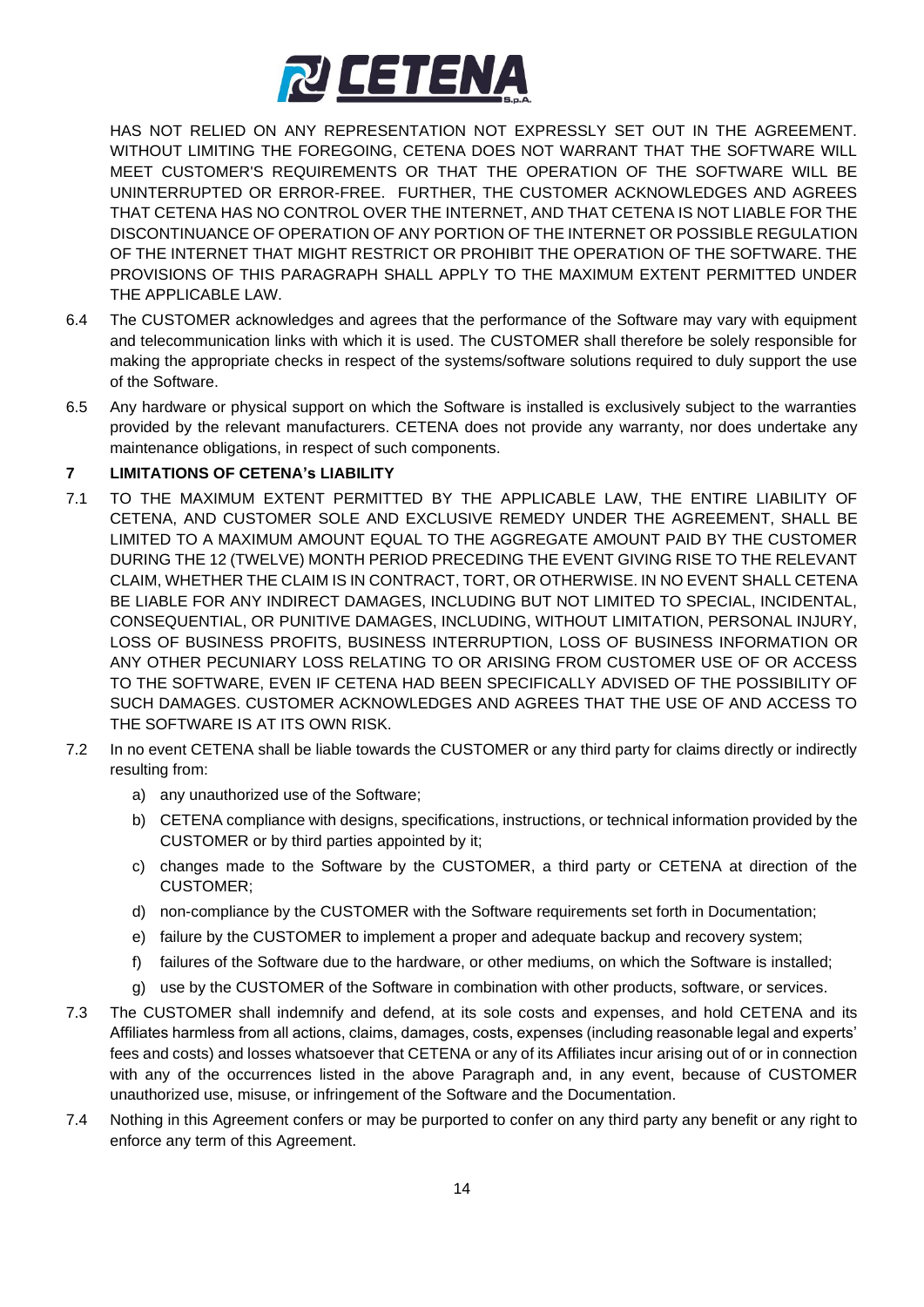

7.5 None of the terms of this Agreement shall operate to exclude or restrict liability for fraud or for death or personal injury resulting from the negligence of CETENA, its Affiliates or the appointed agents or employees whilst acting in the course of their employment.

### **8 INFRINGEMENT CLAIMS**

- 8.1 The CUSTOMER shall promptly inform CETENA if it becomes aware of:
	- a) any unauthorised use of the Software;
	- b) any actual, threatened, or suspected infringement of any Intellectual Property Rights of CETENA, its Affiliates and/or their licensors (if any) in the Software and the Documentation; and
	- c) any claim by any third party that any CETENA's Rights infringes the Intellectual Property Rights or other rights of any other person.
- 8.2 The CUSTOMER shall do all such things as may be reasonably required to assist CETENA in taking or resisting against proceedings in relation to any infringement or claim referred to in this Section and in maintaining the validity and enforceability of the CETENA's Rights. The CUSTOMER shall have the right to join the disputes at its own costs and expenses, in any event under the direction of CETENA.
- 8.3 In case a claim of infringement is made against CETENA or the CUSTOMER with respect to the Software, CETENA, for the purpose of settling such claim, may, at its option, substitute the Software with equivalent noninfringing software or modify the Software so that it no longer infringes but remains functionally equivalent.
- 8.4 In no event the CUSTOMER shall settle a third-party infringement claim without CETENA's prior written consent.

### **9 AUDIT**

- 9.1 Upon a 7 (seven) Business Day notice, CETENA shall have the right to inspect the site in which the Software is installed, for the purposes of checking the CUSTOMER's compliance with all the provisions of the Agreement. The CUSTOMER shall provide to CETENA all records and documents as may be reasonably requested by CETENA for the above purposes.
- 9.2 CETENA may have the above records and documents reviewed by an independent auditor autonomously appointed by CETENA. CETENA may only make an audit once per calendar year except where it has reasonable grounds to believe that the CUSTOMER has failed to comply with the Agreement.
- 9.3 If an audit reveals any breach of the Agreement by the CUSTOMER, the CUSTOMER, without limiting CETENA's rights, shall pay to CETENA all the damages suffered by the same, as a direct or indirect consequence of the above breach, including audit costs.

#### **10 TERM**

- 10.1 The Agreement shall stay in force for the Initial Subscription Period.
- 10.2 Following to the expiration of the latter, it shall automatically renew for subsequent Renewal Periods, unless cancelled by either Party with a cancellation notice to be delivered at least 6 (six) months before then end of the Initial Period or a Renewal Period (as the case may be).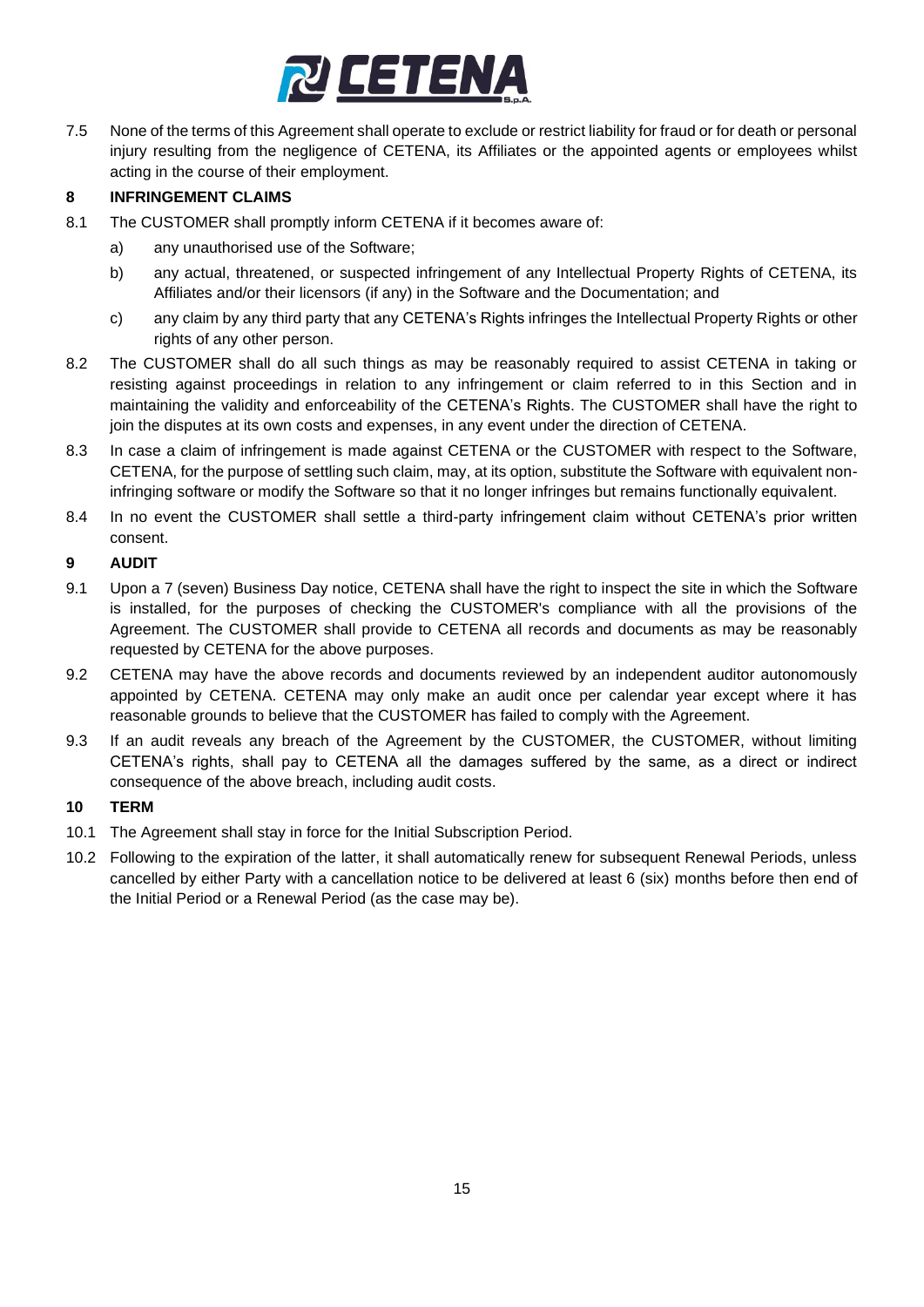

# **SECTION C GT&C FOR THE SUPPLY OF PRODUCTS**

# **1 SCOPE OF WORK: SUPPLY OF THE PRODUCTS**

- 1.1 CETENA undertakes to provide to the CUSTOMER, which accepts, the Products, against the payment by the CUSTOMER of the Price.
- 1.2 As detailed in the Purchase Order, the Products may integrate:
	- (a) certain ready-made commercial-off-the-shelf (COTS) hardware or industrial hardware (the "**Hardware**");
	- (b) certain third-party developed software (the "**Third-Party Software**"); and
	- (c) the CETENA's Software (together with the Third-Party Software, the "**Products' Software**").
- 1.3 Any Third-Party Software that may be included within or accompany the Product is licensed to the Customer under the terms and conditions of the Third-Party Software license agreements (if applicable). The Customer agrees to abide by these terms and undertakes sole responsibility for obtaining and complying with the necessary licenses. The Customer acknowledges and accepts that CETENA has no responsibility and makes no representations or warranties regarding such Third-Party Software; the Customer shall be responsible for contacting Third Parties for the purpose of obtaining information on products and/or services. The Customer acknowledges and agrees that such Third Parties reserve the right, without prior approval or notification to CETENA (or to the Customer), to make changes and to withdraw any content from their Third-Party Software.

### **2 RESTRICTIONS ON THE USE OF THE PRODUCTS**

- 2.1 The Customer shall not directly or indirectly (without CETENA's specific prior written consent):
	- (a) modify, enhance, adapt, translate, make improvements to, create derivative works based upon, disassemble, circumvent any technological measure that controls access to, or reverse engineer the Products and any portion thereof;
	- (b) use the Products in violation of applicable laws and regulations and/or regulatory requirements or in a manner inconsistent with any applicable Documentation;
	- (c) take or permit any other action that could impair CETENA's rights or damage the image or reputation of quality inherent in the Products, CETENA's business, reputation, intellectual property, or other assets or rights.
- <span id="page-15-0"></span>2.2 The CUSTOMER shall use the Products solely for the purposes indicated in the Purchase Order and the Documentation. Such purposes, as a rule, do not include the use of the Products in systems of protection and/or support of human life, as well as the use in connection with nuclear material or in any other purpose where a malfunction of the Products may pose a health hazard, or cause physical damage or the loss of large and unusual amounts of money.
- 2.3 Any use or reselling by the CUSTOMER of the Products for one or more of the purposes mentioned in Paragraph [2.2](#page-15-0) above, shall be at the CUSTOMER's sole risk and liability.

# **3 GRANT OF LICENSE ON THE SOFTWARE AND RELEVANT RESTRICTIONS**

- 3.1 CETENA hereby grants to the CUSTOMER, that accepts, against the payment of the Price:
	- (a) a perpetual, non-exclusive, non-transferable, non-sublicensable, limited licence on the CETENA's Software; and
	- (b) a non-exclusive, non-transferable, non-sublicensable, limited OEM (Original Equipment Manufacturer) license on the Third-Party Software;

to use the Products' Software, solely for the purposes of operating the Products according to their destined use and to the Agreement.

<span id="page-15-1"></span>3.2 It is hereby agreed and understood that Products may include certain Third-Party Software not governed by OEM licenses. In reference to such Third-Party Software, that shall be indicated in the Documentation, the CUSTOMER shall abide by the license conditions applicable to the relevant Third-Party Software.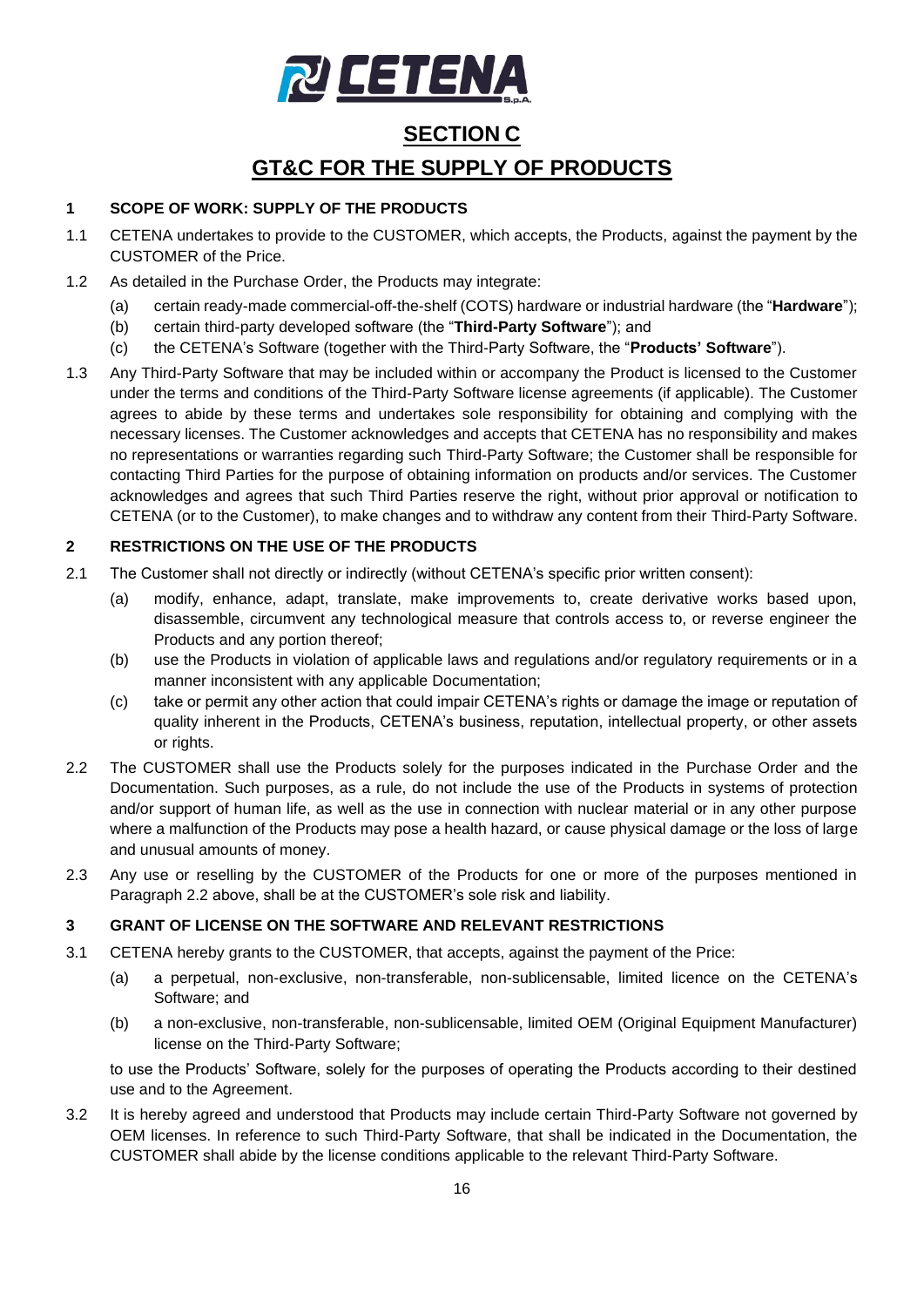

- 3.3 No use of the Products' Software and/or of the Documentation, other than those expressly provided in these GT&C and/or the relevant third-party general terms and conditions, is permitted to the CUSTOMER and/or any third party.
- 3.4 By way of example, and with no limitation, to the maximum extent allowed by the applicable law, the CUSTOMER, neither directly nor indirectly (e.g. through any Affiliate or other third party), shall:
	- (a) make copies of the Products' Software and/or of the Documentation for any purpose or reasons. Without prejudice to this restriction, the CUSTOMER is entitled to make 1 (one) copy of the Products' Software solely for back-up purposes. Said back-up copy of the Products' Software shall include all the copyright/proprietary rights notice(s) embedded in and affixed to the Products' Software;
	- (b) publish or transfer, in any form and through any means, the Products' Software and/or the Documentation, or copies thereto, to any third parties;
	- (c) let the Products' Software and/or the Documentation be used by any third parties;
	- (d) reverse engineer, decompile, disassemble or create derivative works of any kind of the Products' Software and/or of the Documentation.
- 3.5 Without prejudice to the provisions of paragraph [3.2](#page-15-1) above, the License applies to the Licensed Version of the Software and the relevant Updates and does not extend to the New Versions of the Products' Software. CETENA, in its sole discretion, may release to the CUSTOMER the New Versions of the Products' Software subject to the terms and conditions due to be agreed between the Parties in due time.
- 3.6 The CUSTOMER shall inform its personnel (including self-employed personnel and agents) who may have access to the Products' Software of the restrictions contained herein and shall ensure their compliance with these restrictions.

### **4 TESTING**

- 4.1 The Parties may agree a factory acceptance test (and related testing protocols) of the Products, at CETENA's premises and/or a site acceptance test, at the CUSTOMER's premises; the tests shall be aimed at assessing that the Products comply with the specifications provided for in the Agreement.
- 4.2 If the CUSTOMER's representatives fail to take part to the testing agreed and do not ask to reschedule it, CETENA may autonomously perform the testing and, in case of a positive outcome of the latter according to CETENA's reasonable judgment, the relevant Products shall be deemed as tacitly accepted by the CUSTOMER.

#### **5 PRICE AND PAYMENT OF THE PRICE**

- 5.1 The Price due by the CUSTOMER is provided for in the Purchase Order.
- 5.2 The Price could be subject to adjustment on account of specifications, quantities, shipment arrangements or other terms and conditions which are not part of the original price quotation provided for in the Purchase Order. Prices are exclusive of all excise, sales, use, and other taxes (including without limitation custom duties, if applicable) imposed by any federal, state, municipal, or other governmental authority, all of which shall be paid by the CUSTOMER. The CUSTOMER is responsible for obtaining and providing to CETENA any certificate of exemption or similar document required to exempt from sales, use, or similar tax liability.
- 5.3 The relevant invoices shall be issued by CETENA according to the time schedule indicated in the Purchase Order and shall be settled by the CUSTOMER as indicated in Purchase Order.
- <span id="page-16-0"></span>5.4 In case of missing or partial payment, CETENA shall have the right to charge to the CUSTOMER the interest on the outstanding sums as per Legislative Decree dated 9 October 2002, No. 231 and subsequent amendments and modifications, without prejudice to its right to suspend the supply of the Product and/or terminate the Agreement, pursuant to Section 1456 of ICC.
- 5.5 Without prejudice to the provisions of Paragrap[h 5.4](#page-16-0) above, in case the Purchase Order provides for a deferred payment of the Price, the late payment of a single instalment shall trigger the forfeiture of the benefit of the term pursuant to, and for the purposes of, Section 1186 of ICC and, consequently, the entire outstanding amount of the Price will become immediately due by the CUSTOMER.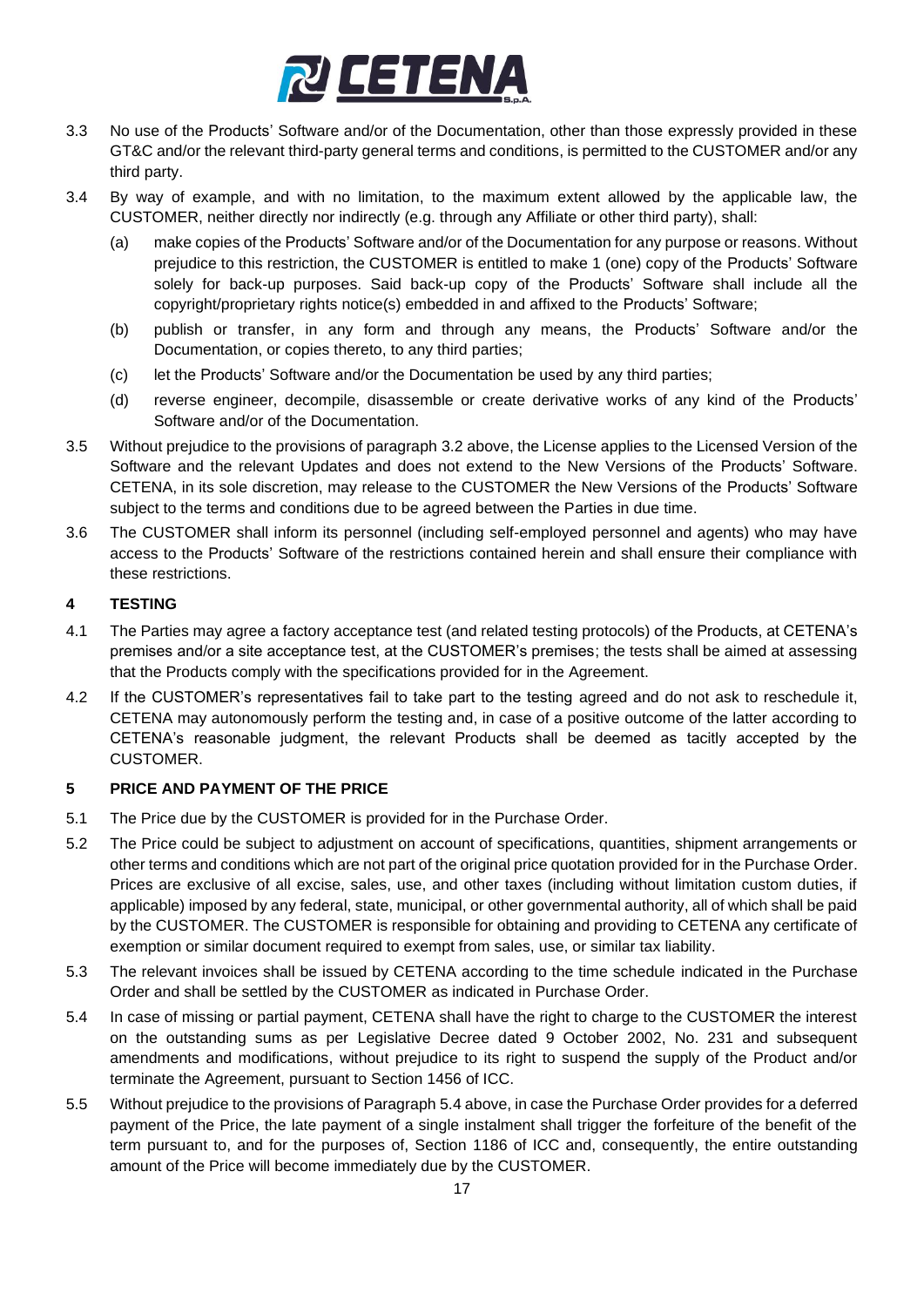

- 5.6 CETENA reserves the right at any time to require full or partial payment in advance, or to revoke any credit allowance previously granted, if CETENA in its reasonable judgment, believes there is a risk that the CUSTOMER will fail to make full payment when due, based on the CUSTOMER's financial conditions or payment history.
- 5.7 The CUSTOMER shall indemnify CETENA against all expenses and legal costs incurred by CETENA in recovering overdue amounts. Any undisputed amounts owed by the CUSTOMER shall be paid without set-off against any amounts which the CUSTOMER may claim are owed by CETENA and regardless of any other controversies which may exist.
- 5.8 In case CETENA, for reasons outside its control (including, but not limited to, Force Majeure events), is able to deliver only part of the Products, the CUSTOMER shall pay to CETENA the Products delivered within the relevant Delivery Milestone (or in any event the Products actually delivered to date), at the price indicated in Purchase Order or otherwise documented by CETENA in writing.

### **6 RETENTION OF TITLE ON THE PRODUCTS**

- 6.1 Title to the Products will remain with CETENA until full payment with cleared funds of all the amounts due by the CUSTOMER to CETENA under the Agreement has been made. CETENA will be entitled to take all steps and actions that, under the provisions of applicable law, may be necessary in order to make such retention of title fully valid and enforceable vis-à-vis the CUSTOMER and/or any third party and the CUSTOMER, if so requested, shall provide CETENA with any reasonable cooperation for the purposes hereof.
- 6.2 Until title to the Products passes to the CUSTOMER, the same CUSTOMER shall (i) hold the Products on a fiduciary basis as CETENA's bailee, (ii) store the Products (at no costs for CETENA) so that they are easily identifiable as CETENA's property, (iii) not destroy or deface any identifying marks on the Products or their packaging, (iv) if so required by CETENA, execute and deliver an "all risks" insurance policy covering loss and/or damages to the Products for an amount not lower than their Price, naming CETENA as beneficiary of the relevant proceeds (the CUSTOMER shall be obliged to provide copy of such insurance policy to CETENA upon simple request of CETENA).
- 6.3 Until title to the Products passes to the CUSTOMER, the same CUSTOMER shall not use or otherwise dispose of the Products out of the ordinary course of its business, unless expressly authorized by CETENA in writing and subject to the terms and conditions set forth by the latter.

#### **7 DELIVERY AND SHIPMENT OF THE PRODUCTS**

- 7.1 The CUSTOMER acknowledges and agrees that terms and conditions for Delivery and Shipment, will be as stated in Purchase Order.
- 7.2 CETENA will not be liable for any loss or damage resulting from any delay in delivery or failure to deliver which is due to any cause outside of CETENA's control. The CUSTOMER will be liable for all costs and expenses incurred by CETENA in holding or storing the Products for the CUSTOMER if delivery is delayed by the CUSTOMER or at the CUSTOMER's request.

#### **8 WARRANTY**

- 8.1 CETENA guarantees that the CETENA's Software will operate in substantial compliance with the features and performance indicated in the Documentation for the entire Warranty Period (the "**Warranty**").
- 8.2 During the Warranty Period CETENA obligations shall be limited to the restoration of the CETENA Software to its normal operating conditions, as per Paragraph [8.1](#page-9-1) above.
- 8.3 In respect of the Hardware and the Third-Party Software, as well as of any hardware or physical support on which the CETENA's Software is installed, the warranty provided for by the relevant manufacturers, as indicated in Purchase Order will be applied.
- 8.4 EXCEPT FOR THE LIMITED WARRANTY PROVIDED FOR IN THIS ARTICLE [8,](#page-1-0) CETENA DOES NOT MAKE ANY WARRANTY, CONDITION OR OTHER COMMITMENT OF ANY KIND, EXPRESS OR IMPLIED, INCLUDING WITHOUT LIMITATION, WARRANTIES, CONDITIONS OR OTHER COMMITMENT CONCERNING SYSTEM INTEGRATION, DATA ACCURACY, TITLE, NON-INFRINGEMENT,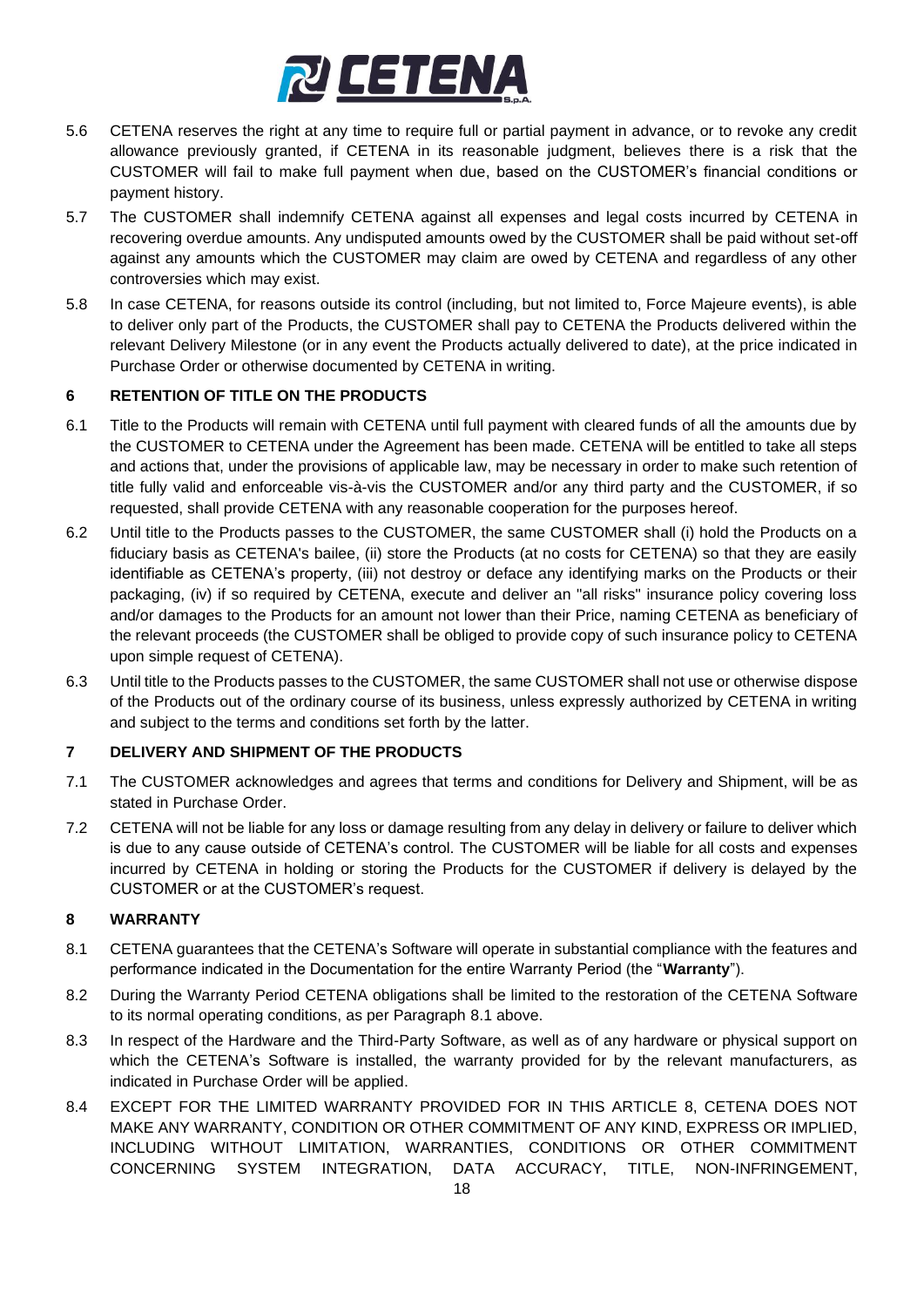

MERCHANTABILITY, FITNESS FOR A PARTICULAR PURPOSE OR SATISFACTORY QUALITY OF THE PRODUCTS. THE CUSTOMER ACKNOWLEDGES THAT NO REPRESENTATIONS OTHER THAN THOSE CONTAINED IN THE AGREEMENT HAVE BEEN MADE WITH RESPECT TO THE PRODUCTS, AND THAT THE CUSTOMER HAS NOT RELIED ON ANY REPRESENTATION NOT EXPRESSLY SET OUT IN THE AGREEMENT. WITHOUT LIMITING THE FOREGOING, CETENA DOES NOT WARRANT THAT THE PRODUCTS WILL MEET CUSTOMER'S REQUIREMENTS OR THAT THE OPERATION OF THE PRODUCTS WILL BE UNINTERRUPTED OR ERROR-FREE. FURTHER, THE CUSTOMER ACKNOWLEDGES AND AGREES THAT CETENA HAS NO CONTROL OVER THE INTERNET, AND THAT CETENA IS NOT LIABLE FOR THE DISCONTINUANCE OF OPERATION OF ANY PORTION OF THE INTERNET OR POSSIBLE REGULATION OF THE INTERNET THAT MIGHT RESTRICT OR PROHIBIT THE OPERATION OF THE PRODUCTS. THE PROVISIONS OF THIS PARAGRAPH SHALL APPLY TO THE MAXIMUM EXTENT PERMITTED UNDER THE APPLICABLE LAW.

- 8.5 The CUSTOMER acknowledges and agrees that the performance and functioning of the Products may vary with equipment and telecommunication links with which they are used. Therefore, the CUSTOMER shall be solely responsible for making the appropriate checks in respect of the systems/software solutions required to duly support the use of the Products.
- 8.6 The CUSTOMER acknowledges and accepts that the outputs of the Products shall not, under any circumstances, be considered equivalent to a legal or professional advice in respect of any matter on which advice is, should or could be sought.

#### **9 LIMITATIONS OF CETENA's LIABILITY**

- 9.1 TO THE MAXIMUM EXTENT PERMITTED BY THE APPLICABLE LAW, THE ENTIRE LIABILITY OF CETENA, AND CUSTOMER SOLE AND EXCLUSIVE REMEDY UNDER THE AGREEMENT, SHALL BE LIMITED TO THE PRICE ACTUALLY PAID BY THE CUSTOMER, WHETHER THE CLAIM IS IN CONTRACT, TORT, OR OTHERWISE. IN NO EVENT SHALL CETENA BE LIABLE FOR ANY INDIRECT DAMAGES, INCLUDING BUT NOT LIMITED TO SPECIAL, INCIDENTAL, CONSEQUENTIAL, OR PUNITIVE DAMAGES, INCLUDING, WITHOUT LIMITATION, PERSONAL INJURY, LOSS OF BUSINESS PROFITS, BUSINESS INTERRUPTION, LOSS OF BUSINESS INFORMATION OR ANY OTHER PECUNIARY LOSS RELATING TO OR ARISING FROM CUSTOMER USE OF OR ACCESS TO THE PRODUCTS, EVEN IF CETENA HAD BEEN SPECIFICALLY ADVISED OF THE POSSIBILITY OF SUCH DAMAGES. CUSTOMER ACKNOWLEDGES AND AGREES THAT THE USE OF AND ACCESS TO THE PRODUCTS IS AT ITS OWN RISK.
- 9.2 In no event CETENA shall be liable towards the CUSTOMER or any third party for claims directly or indirectly resulting from:
	- (a) any unauthorized use of the Products;
	- (b) CETENA compliance with designs, specifications, instructions, or technical information provided by the CUSTOMER or by third parties appointed by it;
	- (c) changes made to the Products by the CUSTOMER, a third party or CETENA at direction of the CUSTOMER;
	- (d) non-compliance by the CUSTOMER with the Products requirements set forth in Documentation;
	- (e) failure by the CUSTOMER to implement a proper and adequate backup and recovery system;
	- (f) failures of the Products' Software due to the Hardware, or other mediums, on which the Products' Software is installed;
	- (g) use by the CUSTOMER of the Products in combination with other products, software, or services.
- 9.3 The CUSTOMER shall indemnify and defend, at its sole costs and expenses, and hold CETENA, its Affiliates and any manufacturer or developer of the Products harmless from all actions, claims, damages, costs, expenses (including reasonable legal and experts' fees and costs) and losses whatsoever that CETENA or any of its Affiliates or any manufacturer or developer of the Products may incur and arising out of or in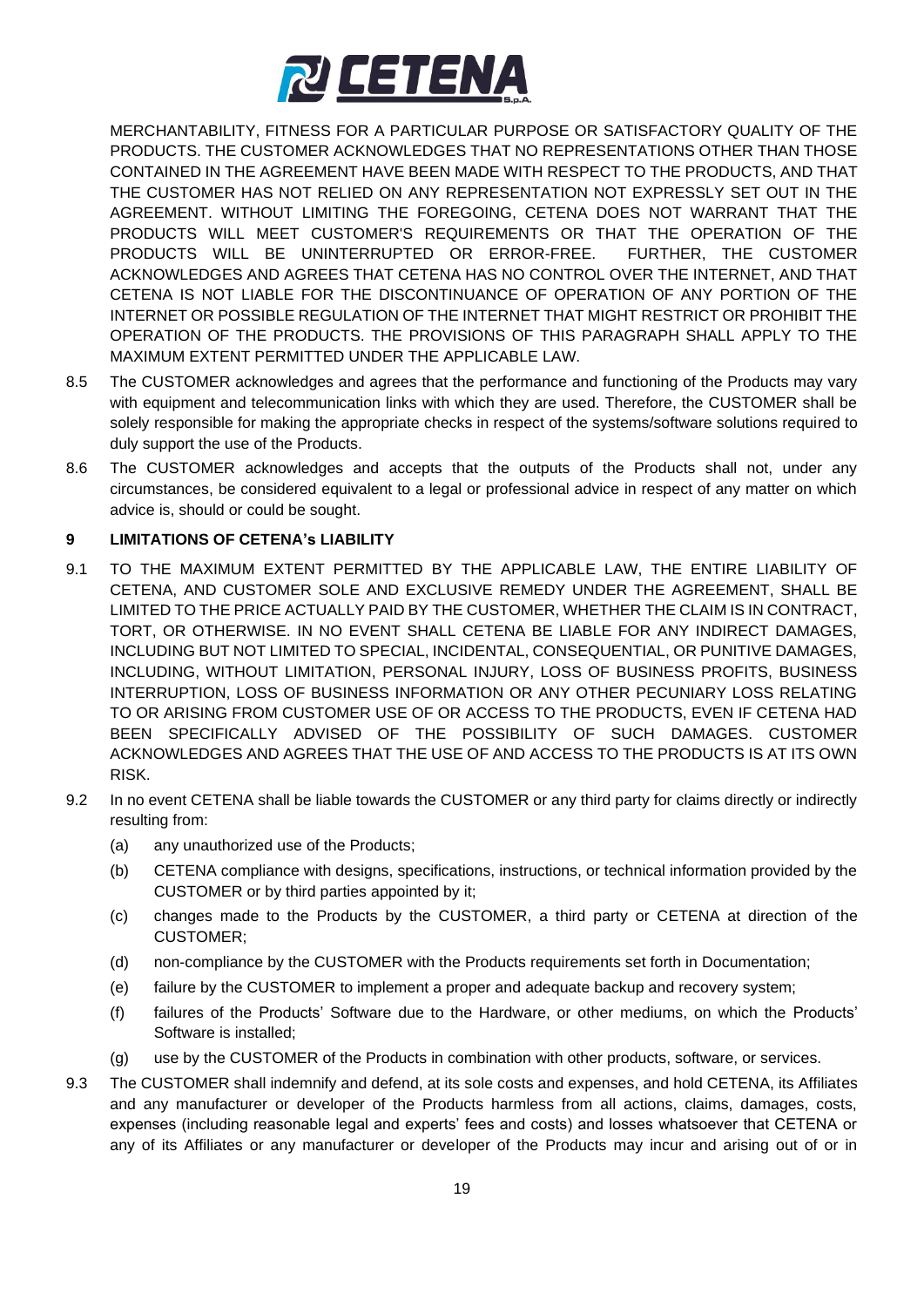

connection with any of the occurrences listed in the above Paragraph and, in any event, because of CUSTOMER unauthorized use, misuse, or infringement of the Products and/or the Documentation.

9.4 None of the terms of this Agreement shall operate to exclude or restrict liability for fraud or for death or personal injury resulting from the negligence of CETENA, its Affiliates or the appointed agents or employees whilst acting in the course of their employment.

#### **10 INFRINGEMENT CLAIMS**

- 10.1 The CUSTOMER shall promptly inform CETENA if it becomes aware of:
	- (a) any unauthorised use of the Products;
	- (b) any actual, threatened, or suspected infringement of any Intellectual Property Rights of CETENA, its Affiliates (and/or their third-party manufacturers of the Hardware and the Third-Party Software) in the Products and the Documentation; and
	- (c) any claim by any third party coming to its notice that any Products IP Rights infringe the Intellectual Property Rights or other rights of any other person.
- 10.2 The CUSTOMER shall do all such things as may be reasonably required to assist CETENA in taking or resisting against proceedings in relation to any infringement or claim referred to in this Article and in maintaining the validity and enforceability of the Products IP Rights. The CUSTOMER shall have the right to join the disputes at its own costs and expenses, in any event under the direction of CETENA.
- 10.3 In case a claim of infringement is made against CETENA or the CUSTOMER with respect to the Products, CETENA, for the purpose of settling such claim, may, at its option, substitute the Products with equivalent noninfringing goods or modify the Products so that they no longer infringe but remain functionally equivalent.
- 10.4 In no event the CUSTOMER shall settle a third-party infringement claim without CETENA's prior written consent.

#### **11 SPECIFICATIONS**

- 11.1 Unless otherwise expressly agreed upon in writing by the Parties, CETENA reserves the right to make substitutions and modifications in the specifications of any Products provided that such substitutions or modifications do not materially affect the performance of the Products.
- 11.2 At CETENA's discretion, reconditioned components can be used in the manufacture of the Products, provided that any such reconditioned components shall in all respects be functionally equivalent to new components.

#### **12 MAINTENANCE SERVICES**

- 12.1 CETENA shall provide to the CUSTOMER, in respect of the Products, the maintenance services as indicated in the Purchase Order.
- 12.2 The supply by CETENA of said maintenance services shall be governed by the CETENA's GT&C for the supply of services as attached to the Purchase Order.
- 12.3 In case of assignment by CUSTOMER of the above maintenance services to any third party, the Warranty will automatically expire.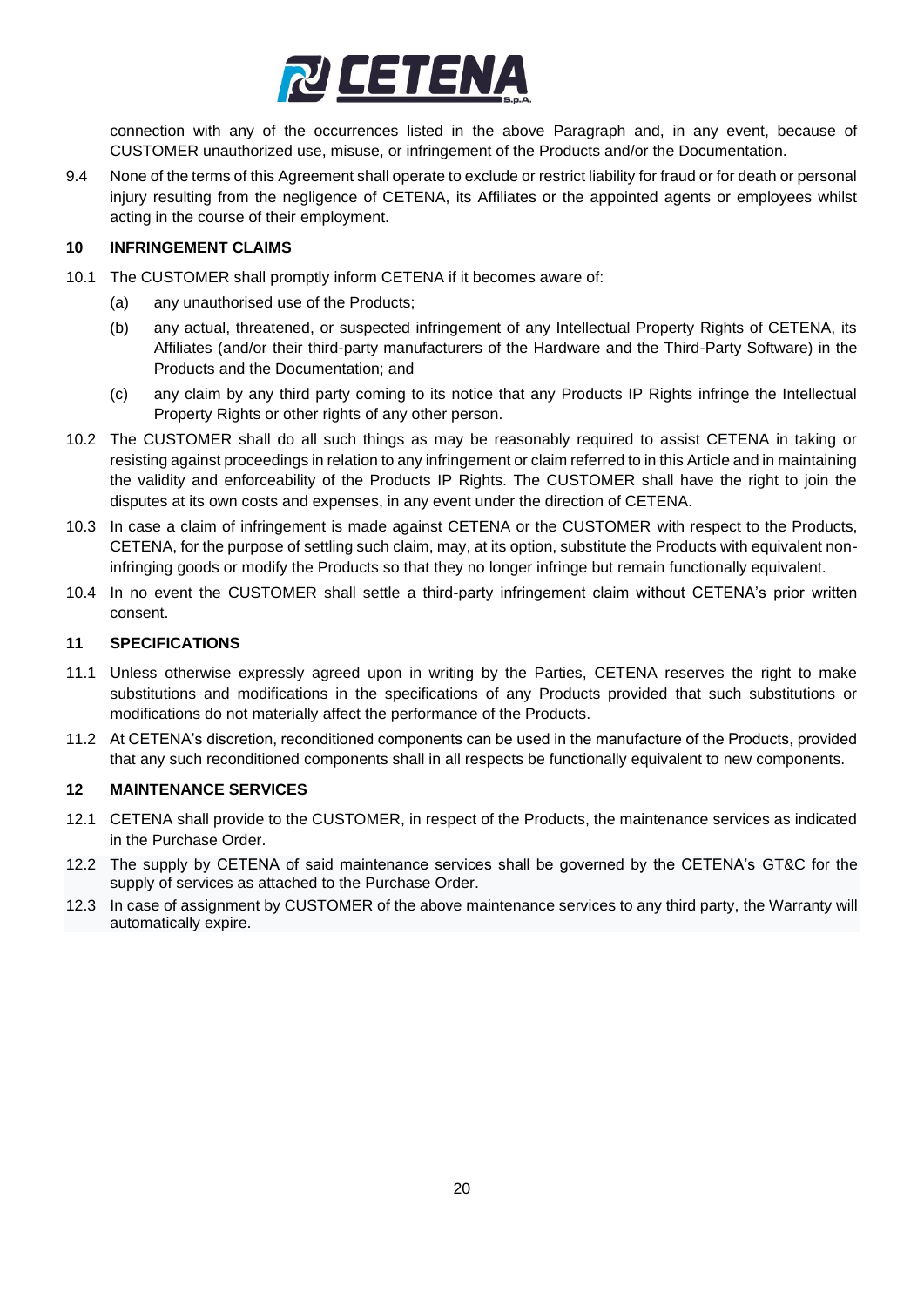

# **SECTION D GT&C FOR MAINTENANCE SERVICES**

#### **1 SCOPE OF WORK: MAINTENANCE SERVICES**

- 1.1 This document describes the scope of supply of the "**maintenance services**" that CETENA will supply to the CUSTOMER and the relevant methods of supply.
- 1.2 CETENA shall supply to the CUSTOMER, in respect of the Products, one or more of the following Services, as provided for in the Purchase Order:

#### **a) corrective maintenance**:

The corrective maintenance Service is aimed at solving the relevant issues, preserving and/or restoring, in the shortest possible time, the functionalities of the Products as provided for in the Agreement, minimizing the impact on the CUSTOMER and/or the end user (if any).

#### **b) evolutive maintenance**:

The evolutive maintenance Service is aimed at introducing new functionalities in or modifying the Products in respect of the relevant features provided for in the Agreement (e.g. for the purposes of adapting the Products to new requirements indicated by the CUSTOMER) as well as at preventing the vulnerabilities of the Products (if any).

#### **c) information service**:

This Service consists in the delivery to the CUSTOMER of the information requested by the same with respect to the Products, their features and functioning.

# **d) supply of documentation**

CETENA will provide to the CUSTOMER and/or the end user (if any) the documentation (e.g. manuals, operating procedures) that, in CETENA's reasonable judgment, is necessary to support the use of the Products according to the Agreement.

# **2 CONDITIONS PRECEDENT TO THE SUPPLY OF THE SERVICES BY CETENA**

- 2.1 The Parties hereby acknowledge and agree that CETENA will not be able to provide the Services unless and until the CUSTOMER has made available to CETENA an Internet connection, meeting the requirements indicated in Purchase Order and/or has made available to CETENA the spaces necessary for the correct provision of the Services, should it be necessary to have a physical presence of CETENA's personnel at the premises of the CUSTOMER and/or the End User.
- 2.2 The CUSTOMER acknowledges that the non-fulfillment of the above obligations may delay the Services and entail a review of any applicable timescale and costs.

# **3 AVAILABILITY HOURS AND LANGUAGES**

- 3.1 Unless otherwise indicated in the Purchase Order, the Services will be made available by CETENA to the CUSTOMER from Monday to Friday, from 9:00 to 17:00, with the exception of the holydays observed at CETENA's headquarters.
- 3.2 The Services will be delivered in Italian and English language.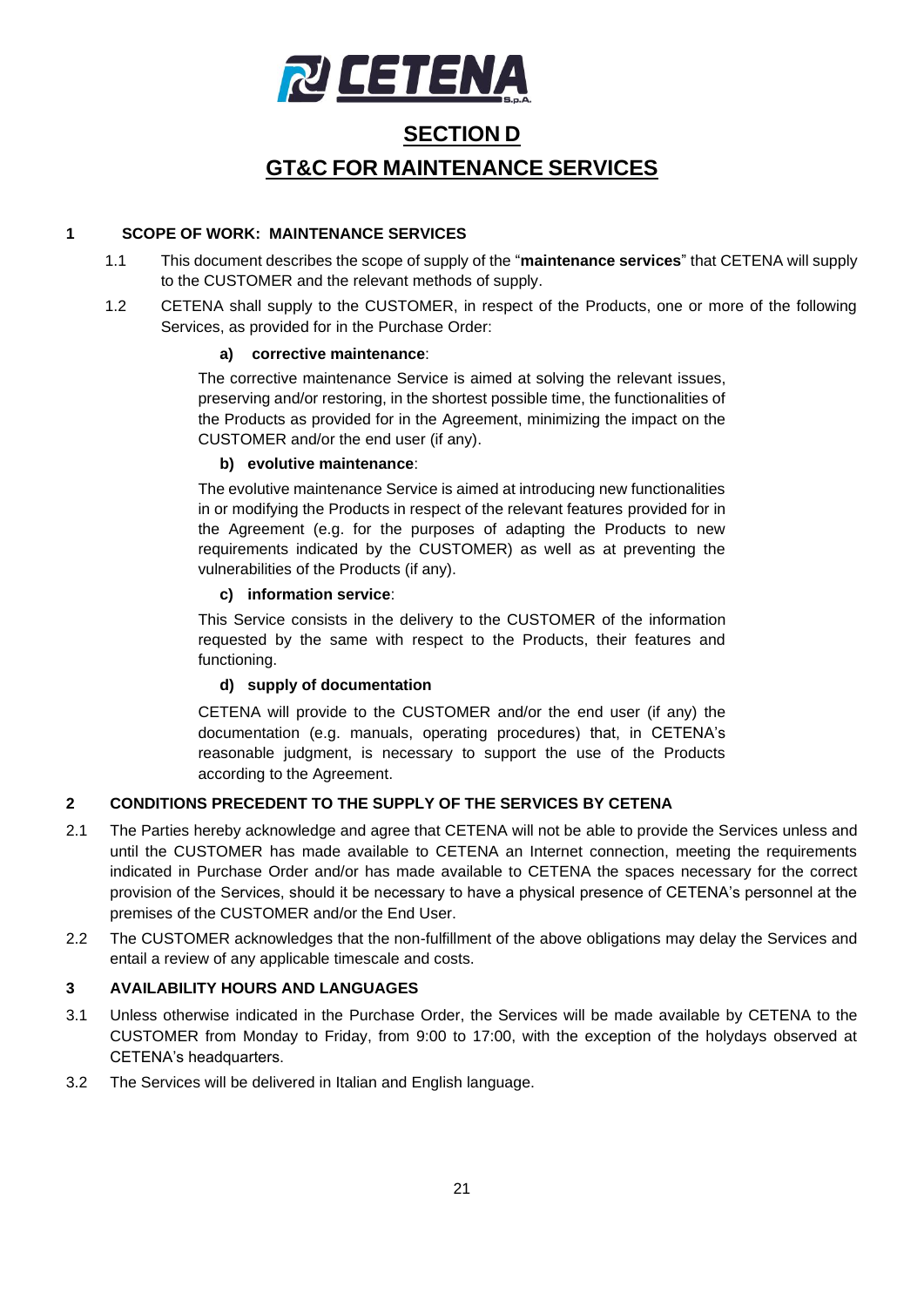

# **SECTION E**

# **GT&C: GENERAL PROVISIONS**

### <span id="page-21-2"></span>**1 CETENA WITHDRAWAL RIGHT**

- 1.1 CETENA may withdraw from the Agreement, at any time and at its sole discretion, by giving a 3 (three)-month prior written notice to the CUSTOMER. The above-mentioned withdrawal shall be notified to the CUSTOMER by (i) registered letter, return receipt requested, or (ii) certified e-mail, to the addresses indicated by the CUSTOMER.
- 1.2 In case of withdrawal, CETENA shall be entitled to the Service Fee to be paid by the CUSTOMER up to the effective date of the withdrawal.

### <span id="page-21-1"></span>**2 SINGLE RISK ASSESSMENT DOCUMENT ("***DUVRI***")**

- 2.1 Pursuant to the derogation provided for by Section 26, paragraph 3-bis, of Legislative Decree No. 81/2008 the preparation of the DUVRI pursuant to Section 26, paragraph 3 of Legislative Decree No. 81/2008 shall be omitted in case the Services to be performed at the CUSTOMER's facilities have a duration not exceeding 5 (five) days or consist in activities of intellectual nature. In such a case, there will be no specific costs relating to the measures adopted in order to avoid or reduce the risks in matter of health and security on the workplace deriving from working interferences as provided for by Section 26, paragraph 5 of Legislative Decree No. 81/2008.
- 2.2 In the event that the derogation provided for by Section 26, paragraph 3-bis, of Legislative Decree No. 81/2008 is not applicable, the CUSTOMER shall (i) prepare the DUVRI pursuant to Section 26, paragraph 3 of Legislative Decree No. 81/2008, which shall then be attached hereto by means of an appropriate written addendum and (ii) indicate in the relevant DUVRI the specific costs relating to the measures adopted in order to avoid or reduce the risks in matter of health and security on the workplace deriving from working interferences as provided for by Section 26, paragraph 5 of Legislative Decree No. 81/2008.

#### <span id="page-21-0"></span>**3 INTELLECTUAL PROPERTY RIGHTS**

- 3.1 The CUSTOMER acknowledges and accepts that CETENA, in the performance of the Agreement, may (at its own discretion) make use of its Background Rights and may develop Foreground Rights (the Foreground Rights and the Background Rights, collectively, "**CETENA's Rights**"). The CUSTOMER acknowledges and accepts CETENA's exclusive ownership of the aforementioned CETENA's Rights and hereby waives the right to exercise or claim any right (including, without limitation, any Intellectual Property Rights and/or any right of license or use of any kind or nature whatsoever) without CETENA's express written consent.
- 3.2 The CUSTOMER will retain ownership of the CUSTOMER's Documentation. Without prejudice to the foregoing, the Customer grants CETENA a free, irrevocable, transferable, sublicensable and worldwide license to use the CUSTOMER's Documentation for the purposes of the performance of the Agreement. CETENA may use the above documents in any way and by any means CETENA deems necessary or appropriate, subject to applicable law (including data protection) and taking into account the requests of the CUSTOMER, which shall not be unreasonably withheld by CETENA.
- 3.3 The Customer represents and warrants to CETENA that the CUSTOMER's Documentation does not include, form the subject matter of or infringe any Third-Party Rights or, alternatively, that the Customer has obtained from the rightful owners of such rights all necessary authorization to grant CETENA the full and legitimate availability of all rights of use under this Agreement.
- 3.4 The CUSTOMER undertakes to keep CETENA totally indemnified and unharmed in the event of claims of any kind and nature, by anyone and at any time, related to CETENA's use of the CUSTOMER's Documentation, including, but not limited to, claims relating to the violation of the rights of Third-Party Rights.
- 3.5 Upon full and timely performance by the CUSTOMER of all its obligations under the Agreement (including, without limitation, full and timely payment of the agreed consideration) CETENA grants the CUSTOMER title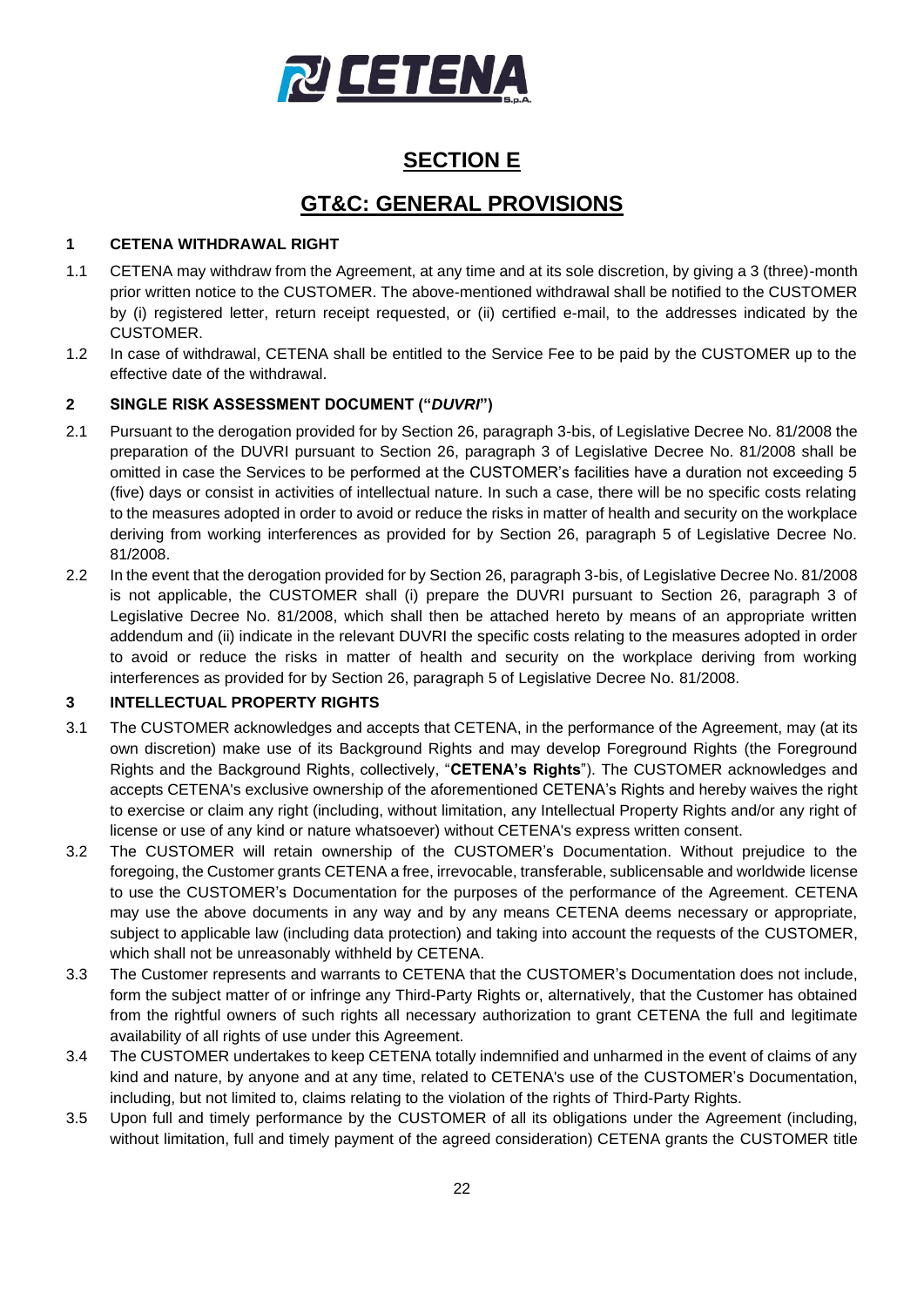

to CETENA's Products and Documentation (without prejudice to the Third-Party Rights that may be included therein), under the terms and conditions specified below:

- (a) CUSTOMER hereby grants CETENA an irrevocable, transferable, sublicensable, worldwide license to use the CETENA's Documentation in any manner CETENA deems appropriate, including the right to create derivative works (without prejudice to any CUSTOMER's Confidential Information). The CUSTOMER acknowledges and accepts CETENA's full ownership of all rights (including, but not limited to, Intellectual Property Rights) in the work created in the course of and as a result of the above activities, and hereby waives all rights and claims in respect thereof, including in respect of any profits CETENA may receive from the commercial exploitation of such work; and
- (b) CETENA grants to Customer, to the extent that CETENA's Products or Documentation include CETENA's Rights or Third-Party Rights, a non-exclusive, non-transferable, non-assignable, nonsublicensable license to use such CETENA's Rights or Third-Party Rights for the sole purpose of enabling CUSTOMER to use CETENA's Products and Documentation in accordance with the terms and conditions of the Agreement. Any Third-Party Rights license granted by CETENA to Customer shall be valid to the same extent and subject to the same terms and conditions as the license granted to CETENA by the relevant Third-Party Rights holders from time to time.
- 3.6 The Parties mutually acknowledge that the licences thus granted shall be remunerated by the reciprocal services performed by the Parties in execution of the Agreement.
- 3.7 CETENA shall have the right to develop, market and offer directly or indirectly, for its own use or for the use of third parties, products, services and/or documentation of any kind or nature, similar and/or having the same characteristics as those developed for the CUSTOMER, subject in any case to compliance with the Confidential Information supplied by the CUSTOMER.
- 3.8 The provisions of this article [3](#page-21-0) constitute the integral manifestation of the agreements concluded between the Parties concerning the rights relating to the activities commissioned to CETENA under the Agreement and therefore, this article cancels and replaces any previous understanding and/or agreement between the Parties relating to the same subject matter.
- 3.9 In the event of any discrepancy between the provisions of this Section [3](#page-21-0) and the provisions of other parts of the GT&C, the provisions of this Section [3](#page-21-0) shall prevail unless otherwise agreed in writing between the CUSTOMER and CETENA.

# **4 INFRINGEMENT CLAIMS**

- 4.1 The CUSTOMER shall promptly inform CETENA if it becomes aware of:
	- (a) any actual, threatened, or suspected infringement of any Intellectual Property Rights of CETENA, its Affiliates and/or their licensors (if any) in the Services, the Documentation and the Deliverables; and
	- (b) any claim by any third party coming to its notice that any CETENA's Rights infringe the Intellectual Property Rights or other rights of any other person.
- 4.2 The CUSTOMER shall do all such things as may be reasonably required to assist CETENA in taking or resisting against proceedings in relation to any infringement or claim referred to in this Section and in maintaining the validity and enforceability of the CETENA's Rights. The CUSTOMER shall have the right to join the disputes at its own costs and expenses, in any event under the direction of CETENA.
- 4.3 In case a claim of infringement is made against CETENA or the CUSTOMER with respect to any Service or Documentation, CETENA, for the purpose of settling such claim, may, at its option, substitute a Service (or Deliverable) with equivalent non-infringing Service (or Deliverable) or modify the Service (or Deliverable) so that it no longer infringes but remains functionally equivalent.
- 4.4 In no event the CUSTOMER shall settle a third-party infringement claim without CETENA's prior written consent.

#### <span id="page-22-0"></span>**5 CONFIDENTIAL INFORMATION**

5.1 The CUSTOMER agrees to use the Confidential Information exclusively for the purpose of performing the Agreement, and not for any other purpose.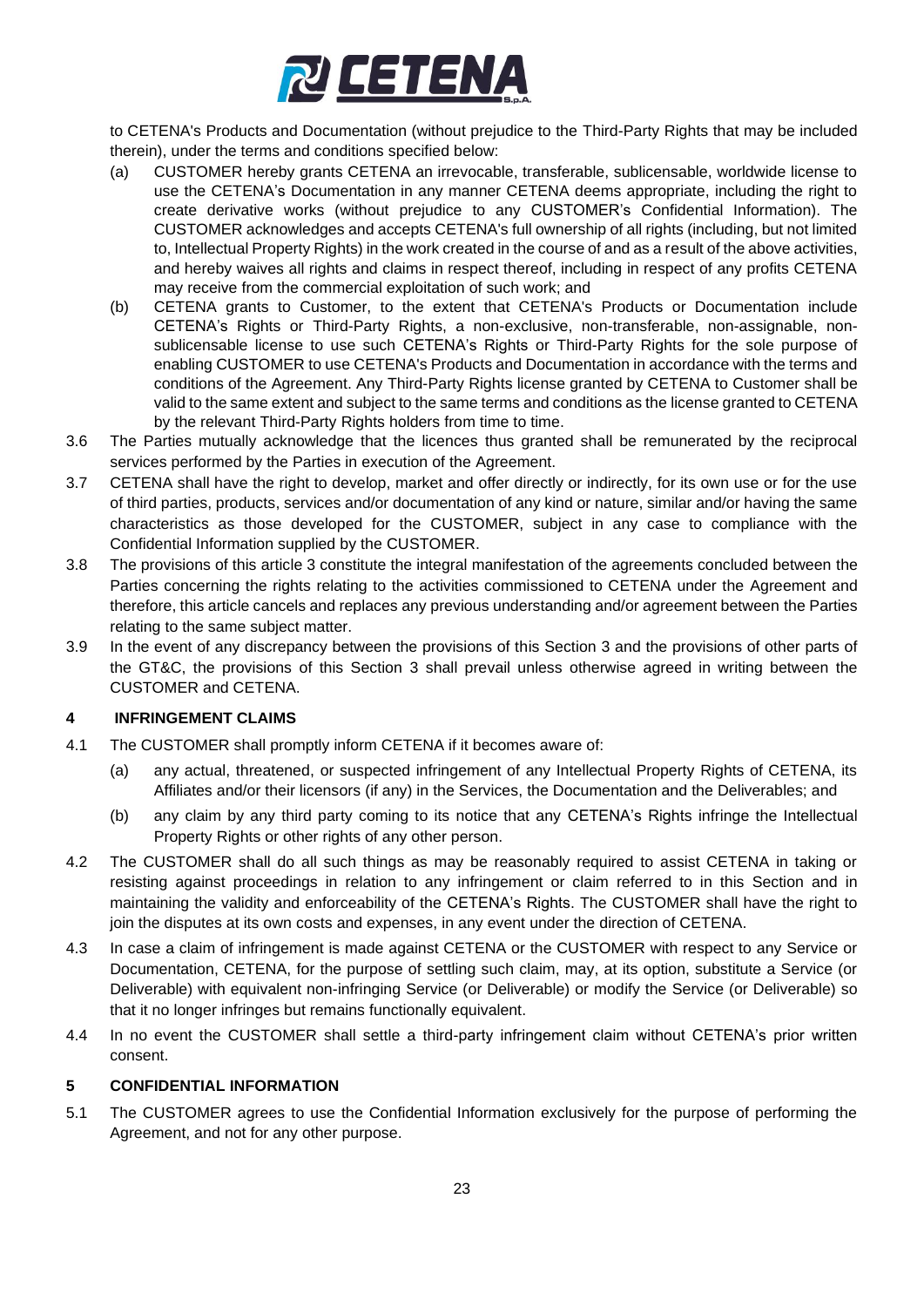

- 5.2 The CUSTOMER shall not disclose, nor permit the disclosure of, any Confidential Information to any third party, other than its personnel (including self-employed personnel and agents) who have a documentable need to access such information in connection with the performance of the Agreement (and subject to the execution by said personnel of a non-disclosure agreement providing, with respect to the Confidential Information, for terms substantially comparable to those set forth in these GT&C).
- 5.3 The CUSTOMER shall take all reasonable measures to protect the secrecy of any Confidential Information in order to prevent it from falling into the public domain or the possession of other persons. Such measures shall include the highest degree of care that the CUSTOMER utilizes to protect its own confidential information of similar nature, which shall be no less than reasonable care.
- 5.4 Without prejudice to what stated at Paragraph 1.4, upon written request by CETENA, and in any event following the expiration or termination of the Agreement, for whatever reason occurred, the CUSTOMER shall promptly and in no event later than 2 (two) weeks thereafter:
	- (a) return to CETENA (and procure the return to CETENA), from all persons and entities, if any, to whom a disclosure has been made, of all documents supplied by CETENA containing the Confidential Information and all copies of those documents. For the above purposes the term "documents" includes, among others, computer discs and all other materials capable of storing data and information; and/or
	- (b) permanently delete or destroy (and procure the deletion and destruction by all persons and entities, if any, to whom a disclosure has been made) all embodiments of the Confidential Information or any part thereof from all electronic means of storage.

### **6 FORCE MAJEURE**

- 6.1 In no event a Party will be liable towards the other Party for any delay or failure in performing its obligations under the Agreement due to a Force Majeure event.
- 6.2 The Party experiencing the Force Majeure event shall notify the other Party of the relevant event, first verbally and without delay, then by registered letter return receipt requested, or by another equivalent means, specifying the start date, the nature of the impediments, the probable duration and foreseeable effects of the relevant event on the obligations and shall try to remove such impediments as far as possible.
- 6.3 If the provision of the Services affected by the Force Majeure Event may be restored through the adoption of particular technical measures, CETENA shall notify the CUSTOMER of any relevant costs and expenses other than those defined hereunder; the terms and conditions of any additional Services and/or any changes to the Services shall be agreed in writing in good faith between the Parties.
- 6.4 It is understood that each Party shall continue to perform its obligations hereunder which are not prevented or limited by the Force Majeure Event.

# <span id="page-23-0"></span>**7 NO ASSIGNMENT AND SUBCONTRACTING**

- 7.1 In no event the CUSTOMER shall assign, novate or transfer any or all of its rights or obligations under the Agreement without CETENA's prior written consent.
- 7.2 CETENA may, upon written notice to the CUSTOMER, assign or transfer this Agreement or any rights and obligations hereunder either to an Affiliate or to a third-party successor to all or substantially all of its business or assets.
- 7.3 CETENA will be entitled to subcontract the Services or any part thereof to third parties. In case of subcontracting, CETENA will remain liable, within the limitations set forth in the Agreement, for any actions or omissions of its subcontractors.

#### **8 PUBLICITY**

- 8.1 Each Party shall not publicize or disclose any specific term of this Agreement to any third party without the prior written consent of the other Party, except as required by the law.
- 8.2 As an exception to above Paragraph, CETENA will be entitled to disclose the existence of this Agreement for the purpose of selling and marketing its products and services to its customers and prospects.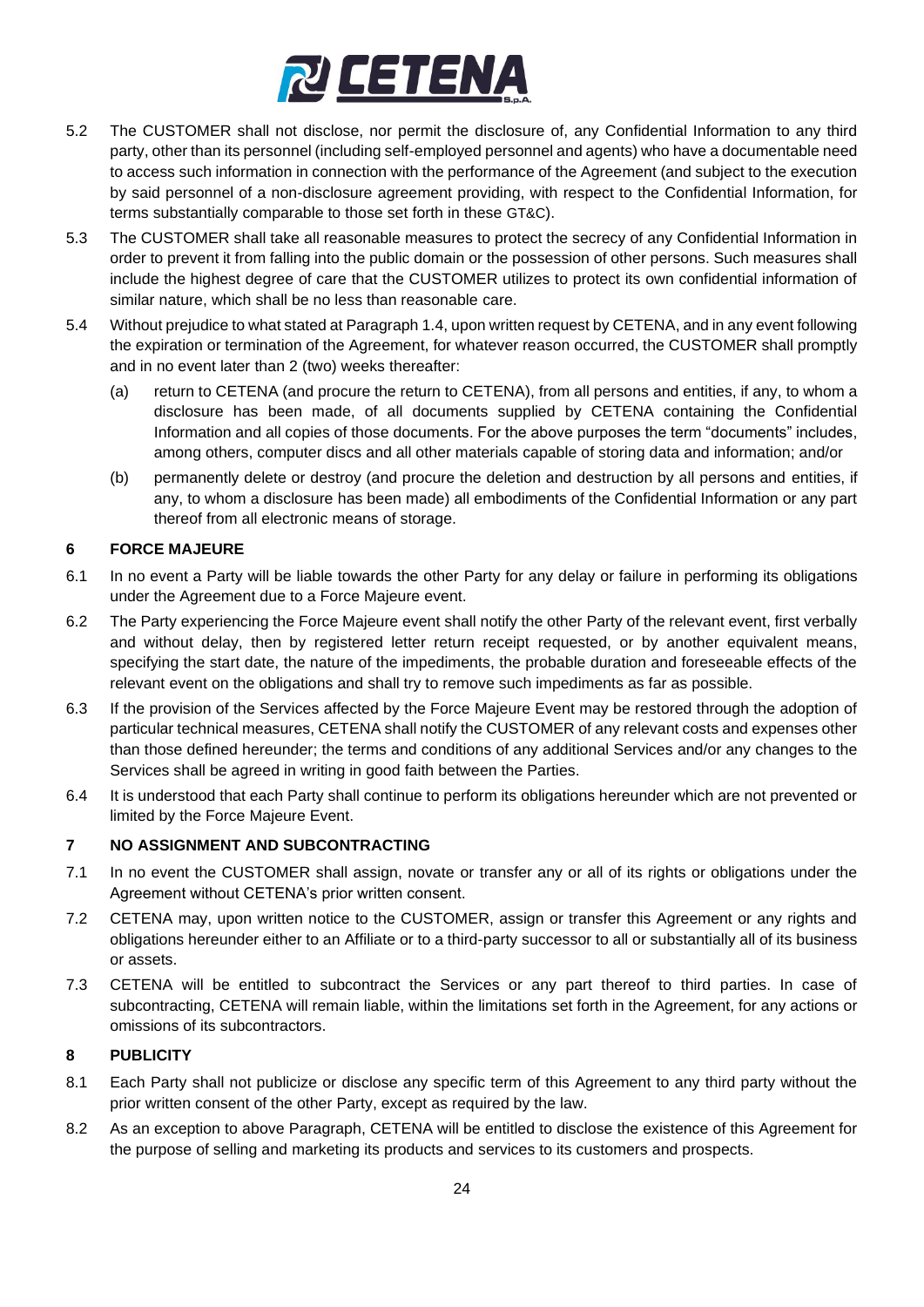

#### **9 INDEPENDENCE OF THE PARTIES**

- 9.1 CETENA and the CUSTOMER are fully independent parties and shall carry out the respective activities as provided for in the Agreement in complete autonomy, without any reciprocal subordination, and in no event the Agreement will give rise to an association, company, consortium, common organization or agency relationship between the Parties.
- 9.2 No Party shall have the power to bind the other Party or to assume obligations on behalf of the latter without the prior written consent of such Party.
- 9.3 In any case, the Parties shall operate in the spirit of collaboration and in compliance with any applicable law or regulation and in any case in compliance with the highest ethical standards.

### <span id="page-24-0"></span>**10 NO HIRING OF CETENA'S PERSONNEL**

For the entire duration of the Agreement and for 12 (twelve) months following its expiration or termination, for whatever reason occurred, the CUSTOMER shall not hire (nor have any relationship for scopes outside the due and timely performance of the Agreement with) CETENA's personnel who have been engaged in any activity related to the Agreement.

#### **11 EXPORT LAWS, CUSTOM DUTIES AND REGULATIONS**

- 11.1 The Parties expressly agree that:
	- (a) the CUSTOMER shall be responsible for compliance with the applicable laws and regulations regarding export control and economic sanctions programs, as well as custom duties and regulations, that may be relevant in respect of the Agreement;
	- (b) no Party shall in any way be required or entitled, pursuant to the Agreement, to provide directly or indirectly goods, software, results, deliverables, outputs, services and / or technical data that may be prohibited by the rules on the export controls or economic sanctions programs applicable to the Agreement.
	- (c) in case the Products are subject to dual use Regulations, as per Law No. 185/1990 or equivalent EU provisions, the Parties shall duly cooperate in obtaining all necessary export licenses, it being agreed and understood that all import licenses (if required) shall be obtained by the CUSTOMER.

#### <span id="page-24-1"></span>**12 GOVERNING LAW AND JURISDICTION**

- 12.1 The Agreement is governed by the laws of Italy, with exclusion of its conflict of laws principles (in particular the Vienna Convention on the International Sale of Goods dated April 11, 1980 shall not apply, where relevant).
- 12.2 If a dispute arises between the Parties connected in any manner with this Agreement (including disputes relating to its interpretation, validity, performance and termination), the Parties shall co-operate in good faith to resolve the dispute as amicably as possible within 10 (ten) days of the dispute being notified by one Party to the other. If the Parties failed to resolve the dispute in the allotted time, the relevant Party will be entitled to pursue its rights at law pursuant to the below Paragraph. The information exchanged by the Parties in connection with the procedure hereunder shall be deemed Confidential Information and shall not be disclosed or used for other purposes or constitute acknowledgment of, or waiver of rights. The Parties shall keep performing their respective obligations under this Agreement during the above-mentioned procedure.
- 12.3 Without prejudice to the above, any disputes between the Parties arising out of, or in connection with, this Agreement shall be subject to the exclusive competence of the Courts of Genova (Italy).

#### **13 PRIVACY**

- 13.1 With reference to the Personal Data, as processed in the context of the execution and performance of the Agreement, the Parties undertake to treat such Personal data in compliance with the current legislation on privacy.
- 13.2 In particular, the Parties acknowledge that each of them assumes the status of independent "data controller" for the purposes and effect of existing privacy laws and to this end undertakes to: (i) limit the processing of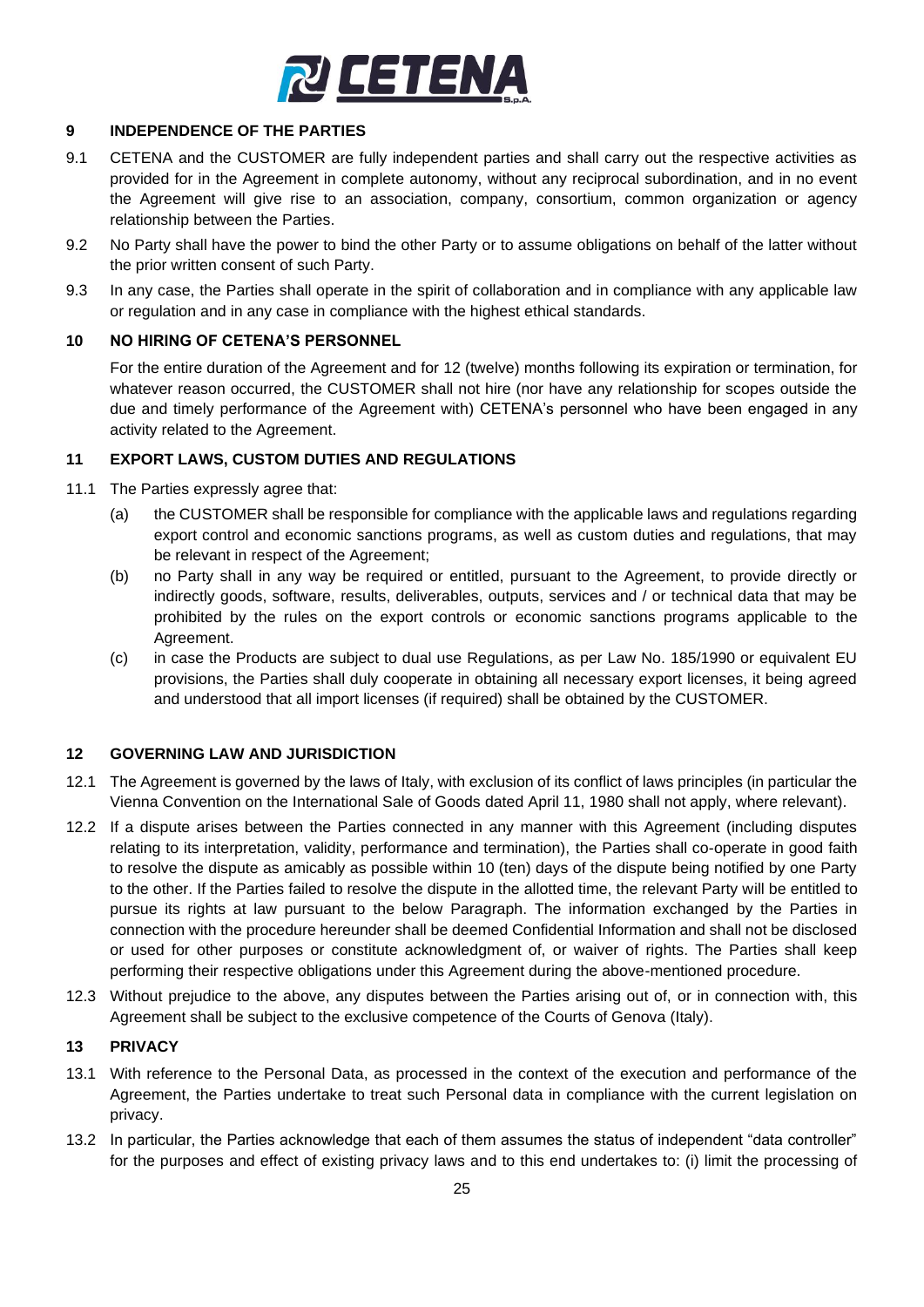

Personal Data to the sole purpose of implementing the Agreement; (ii) make such Personal Data accessible, for the aforementioned purposes, to the employees and collaborators of the other Party, authorized for this purpose; (iii) keep the Personal Data in compliance with the principles of proportionality and necessity, and in any case until the purpose of the processing has been pursued; and (iv) implement all the necessary measures, as required by the European Regulation No. 679/2016 (the "**GDPR**") and any other legislation as applicable from time to time.

#### <span id="page-25-0"></span>**14 ANTI-CORRUPTION COMPLIANCE**

- 14.1 The Parties declare to have adopted and to implement their own model of organization, management and control and a code of ethics consistent with the principles established by Legislative Decree of 8 June 2001 No. 231 and are obliged, each for their own, to comply with the principles and procedures set forth therein.
- 14.2 The Parties shall maintain and enforce adherence to lawful business practice and shall act in good faith and transparency.
- 14.3 The Parties agree that they will not, in connection with this Agreement, either directly or indirectly, make any payment, transfer anything of value, offer, promise or give a financial or other advantage or request, agree to receive or accept a financial or other advantage from, in each case: (a) any government official or employee (including employees of a government corporation or public international organization); (b) any political party or candidate for public office or (c) any other person or entity with an intent to obtain or retain business or otherwise gain an improper business advantage.
- 14.4 In case of violation of the obligations set forth in this Section by one of the Parties, the other will have the right, at any time and upon written notice, to terminate the Agreement pursuant to Section 1456 of ICC and request the compensation for all damages resulting from such non-performance.

### 15 **\*\* TERMINATION**

- 15.1 Without prejudice to any other rights and remedies being available to CETENA under this Agreement and the applicable laws, CETENA will be entitled to terminate this Agreement with immediate effect according to Section 1456 of ICC in case of breach by the CUSTOMER of any of its obligations under the following Articles of these GT&C:
	- (a) SECTION A (GT&C FOR THE SUPPLY OF SERVICES): [1](#page-1-1) [\(SCOPE of WoRK: SUPPLY OF](#page-1-1)  [SERVICES\)](#page-1-1)[;3](#page-1-2) [\(OBLIGATIONS OF CUSTOMER\)](#page-1-2); [6](#page-1-3) [\(SERVICE FEE\)](#page-1-3);
	- (b) SECTION B (GT&C FOR THE GRANT OF LICENSE): [1](#page-1-4) [\(SCOPE OF WORK: GRANT of LICENCE\)](#page-1-4); [4](#page-1-5) [\(PAYMENT OF THE LICENSE FEE\)](#page-1-5);
	- (c) SECTION C (GT&C FOR THE SUPPLY OF PRODUCTS): [1](#page-1-6) [\(SCOPE OF WORK: SUPPLY of the](#page-1-6)  [PRODUCTS\)](#page-1-6); [3](#page-1-7) [\(GRANT OF LICENSE ON THE SOFTWARE AND RELEVANT RESTRICTIONS\)](#page-1-7); [5](#page-1-8) [\(PRICE AND PAYMENT OF THE PRICE\)](#page-1-8); [6](#page-1-9) [\(RETENTION OF TITLE ON THE PRODUCTS\)](#page-1-9);
	- (d) SECTION E (GT&C: GENERAL PROVISIONS): [2](#page-21-1) [\(SINGLE RISK ASSESSMENT DOCUMENT](#page-21-1)  [\("DUVRI"\)\)](#page-21-1); [3](#page-21-0) [\(INTELLECTUAL PROPERTY RIGHTS\)](#page-21-0); [5](#page-22-0) [\(CONFIDENTIAL INFORMATION\)](#page-22-0); [7](#page-23-0) [\(NO](#page-23-0)  [ASSIGNMENT AND SUBCONTRACTING\)](#page-23-0); [10](#page-24-0) [\(NO HIRING OF CETENA'S PERSONNEL\)](#page-24-0); [14](#page-25-0) [\(ANTI-](#page-25-0)[CORRUPTION COMPLIANCE\)](#page-25-0).
- 15.2 CETENA will also be entitled to terminate the Agreement with immediate effect if a Competitor takes the Control of the CUSTOMER.
- 15.3 Either Party will be entitled to terminate the Agreement:
	- (a) pursuant to Section 1454 of ICC if the other Party is in default or breaches any of the terms and conditions of the Agreement and fails to cure such default or breach within 30 (thirty) days from receipt of the written notice thereof submitted by the other Party;
	- (b) if the other Party becomes insolvent or enters into liquidation or any arrangement or composition with or assignment for the benefit of its creditors.
- 15.4 Upon termination of the Agreement, for whatever reason occurred: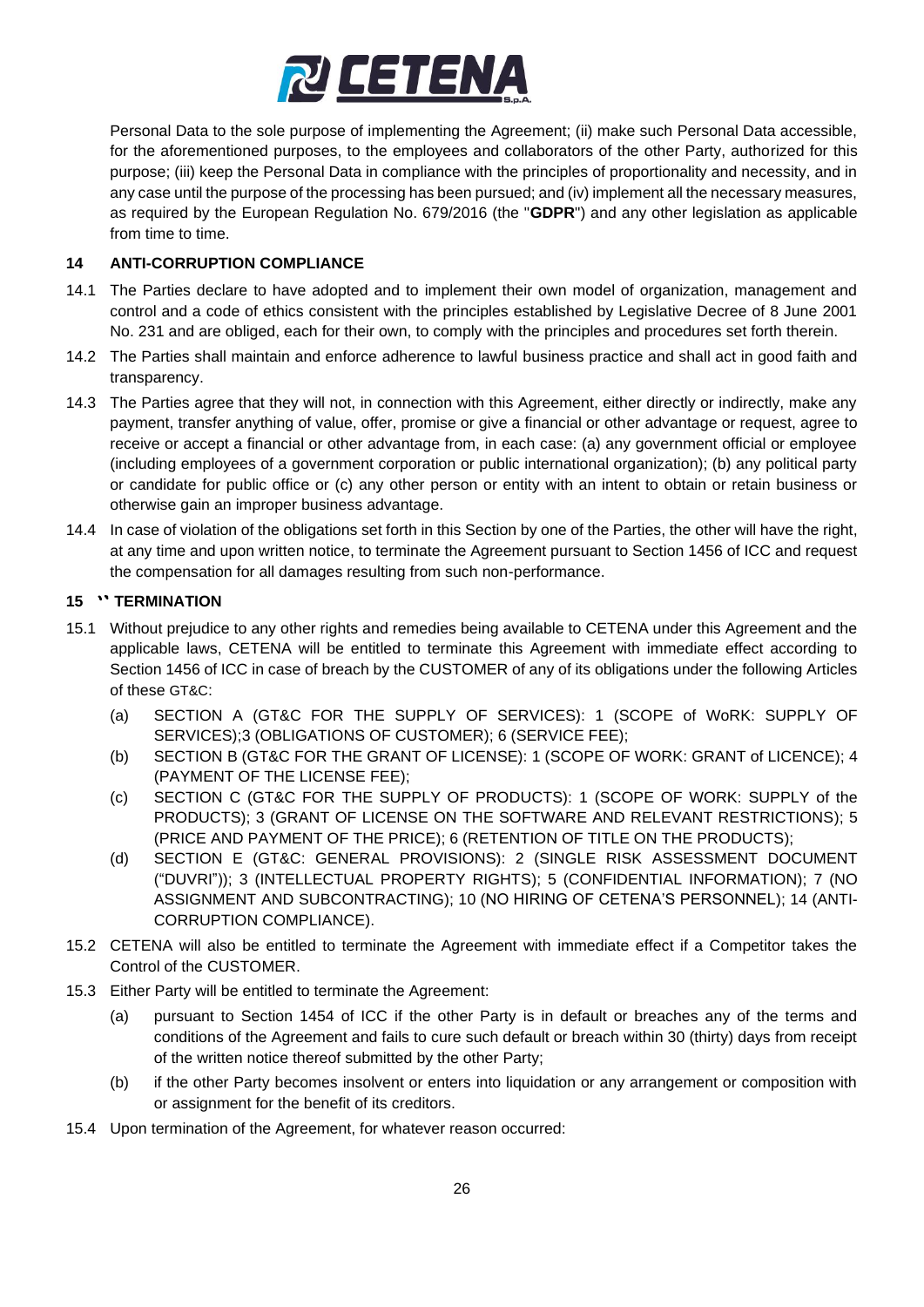

- (a) CETENA shall return to the CUSTOMER all amounts paid under the Agreement prior to such termination, exception made for the amounts covering all the documented expenses borne by CETENA up to the termination date;
- (b) the CUSTOMER shall promptly return the Products to CETENA at CUSTOMER's sole costs and expenses. Failing the CUSTOMER to return the Products to CETENA, CETENA or its successors or assignees, and their respective employees and/or agents, will be authorized to enter the CUSTOMER's premises (with or without vehicles) during normal business hours to remove the Products and/or sell or otherwise dispose of the Products. It is agreed and understood that any costs and expenses of the activities hereunder shall be borne by the CUSTOMER.

#### **16 NOTICES AND COMMUNICATIONS**

If a Party is required or permitted under the Agreement to deliver or submit a written notice to the other Party, such delivery shall be made only by personal delivery, nationally recognized overnight courier, or certified mail, postage prepaid, return receipt requested (in all cases, effective upon receipt), and addressed to the other Party as set forth by the Parties.

#### **17 MISCELLANEA CLAUSES**

- 17.1 The Agreement represents the entire agreement between the Parties with reference to its subject matter and replaces all the previous engagements, agreements, promises, proposals, representations, obligations, letters of intents, correspondence, communications from and/or between the Parties, both oral and written, which may be in any way related to the subject matter of the Agreement. Any amendments to this Agreement, waiver or disclaimer of liability shall be, under penalty of being null and void, expressed in writing and make specific reference to this Agreement.
- 17.2 The invalidity or ineffectiveness of any provision of this Agreement shall not entail in any event the invalidity or ineffectiveness of the entire Agreement. However, the Parties agree as of now that they will negotiate in good faith for the purpose of replacing the provisions forming the subject of invalidity or ineffectiveness declaration, with other provisions that are able to determine, insofar as legally possible, substantially the same effects, making reference to the subject matter and purpose of this Agreement.
- 17.3 A waiver of any right or remedy under this Agreement is only effective if given in writing and will not be deemed as a waiver of any subsequent breach or default. No failure or delay by one Party to exercise any right or remedy provided for under the Agreement or by law will operate as a waiver of that right or remedy, nor will any single or partial exercise of any right or remedy preclude or restrict any further exercise of that or any other right or remedy. Unless specifically provided otherwise, rights arising under this Agreement are cumulative and do not exclude rights provided by the law.
- 17.4 The Agreement could be translated into Italian language for convenience purposes only. In the event of any inconsistency between Italian and English versions of the Agreement, the English version shall prevail.

#### **Signed for**

| <b>CETENA S.p.A.:</b> |                                     |
|-----------------------|-------------------------------------|
|                       | [Insert signature]                  |
|                       |                                     |
| By:                   |                                     |
|                       | [Insert name]                       |
|                       |                                     |
| Title:                |                                     |
|                       | [Insert signatory's business title] |
| Date:                 |                                     |
|                       |                                     |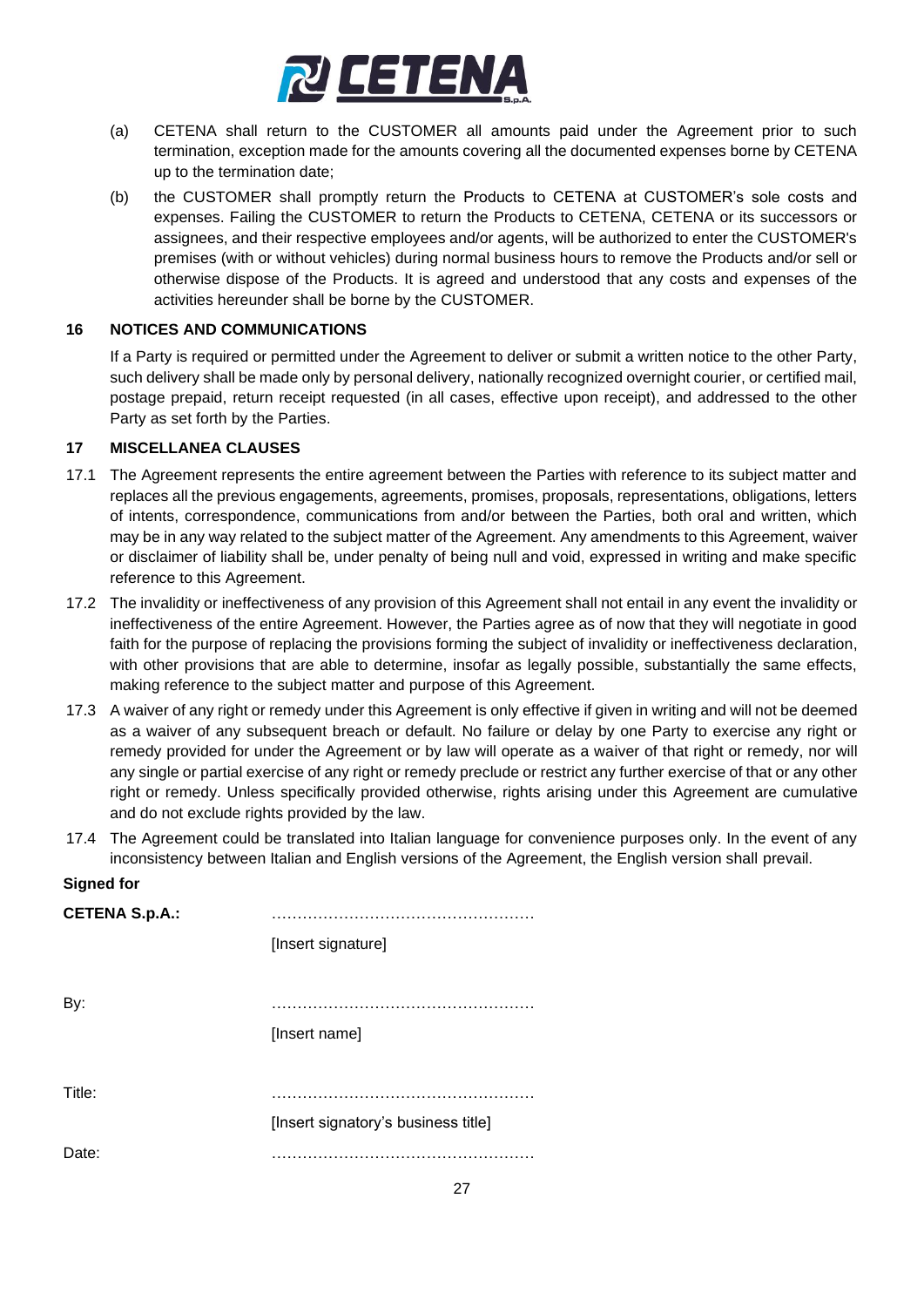

[Insert date]

| Signed for the<br><b>CUSTOMER:</b> | [Insert signature]                  |
|------------------------------------|-------------------------------------|
| By:                                | [Insert name]                       |
| Title:                             | [Insert signatory's business title] |
| Date:                              | [Insert date]                       |

#### **18 SPECIFIC APPROVAL**

- 18.1 The CUSTOMER hereby declares, also for the purposes of Section 1341 of ICC, that it has specifically reviewed, and hereby approves, the following Sections of these GT&C:
	- (a) SECTION A (GT&C FOR THE SUPPLY OF SERVICES): 6.5 (FORFEITURE OF THE BENEFIT OF TERM); 6.7 (LIMITATIONS TO THE RIGHT OF SET-OFF); [7](#page-1-10) [\(TESTING\)](#page-1-10); [8](#page-1-0) [\(WARRANTY and](#page-1-0)  [DISCLAIMERS\)](#page-1-0); [9](#page-1-11) [\(LIMITATIONS OF CETENA LIABILITY\)](#page-1-11);
	- (b) SECTION B (GT&C FOR THE GRANT OF LICENSE): [6](#page-1-12) [\(WARRANTY\)](#page-1-12); [7](#page-1-13) [\(LIMITATIONS OF](#page-1-13)  CETENA's [LIABILITY\)](#page-1-13);
	- (c) SECTION C (GT&C FOR THE SUPPLY OF PRODUCTS): [2](#page-1-14) [\(RESTRICTIONS ON THE USE OF THE](#page-1-14)  [PRODUCTS\)](#page-1-14); [3](#page-1-7) [\(GRANT OF LICENSE ON THE SOFTWARE AND RELEVANT RESTRICTIONS\)](#page-1-7); 5.5 (FORFEITURE OF THE BENEFIT OF TERM); 5.7 (LIMITATIONS TO THE RIGHT OF SET-OFF); [6](#page-1-9) [\(RETENTION OF TITLE ON THE PRODUCTS\)](#page-1-9); [8](#page-1-15) [\(WARRANTY\)](#page-1-15); [9](#page-1-16) [\(LIMITATIONS OF CETENA](#page-1-16)  [LIABILITY\)](#page-1-16);
	- (d) SECTION E (GT&C: GENERAL PROVISIONS): [1](#page-21-2) [\(CETENA WITHDRAWAL RIGHT\)](#page-21-2); [3](#page-21-0) [\(INTELLECTUAL PROPERTY RIGHTS\)](#page-21-0); [7](#page-23-0) [\(NO ASSIGNMENT AND SUBCONTRACTING\)](#page-23-0); [10](#page-24-0) [\(NO](#page-24-0)  [HIRING OF CETENA'S PERSONNEL\)](#page-24-0); [12](#page-24-1) [\(GOVERNING LAW AND JURISDICTION\)](#page-24-1).

**Signed for the CUSTOMER**: …………………………………………… [Insert signature] By: ……………………………………………

[Insert name]